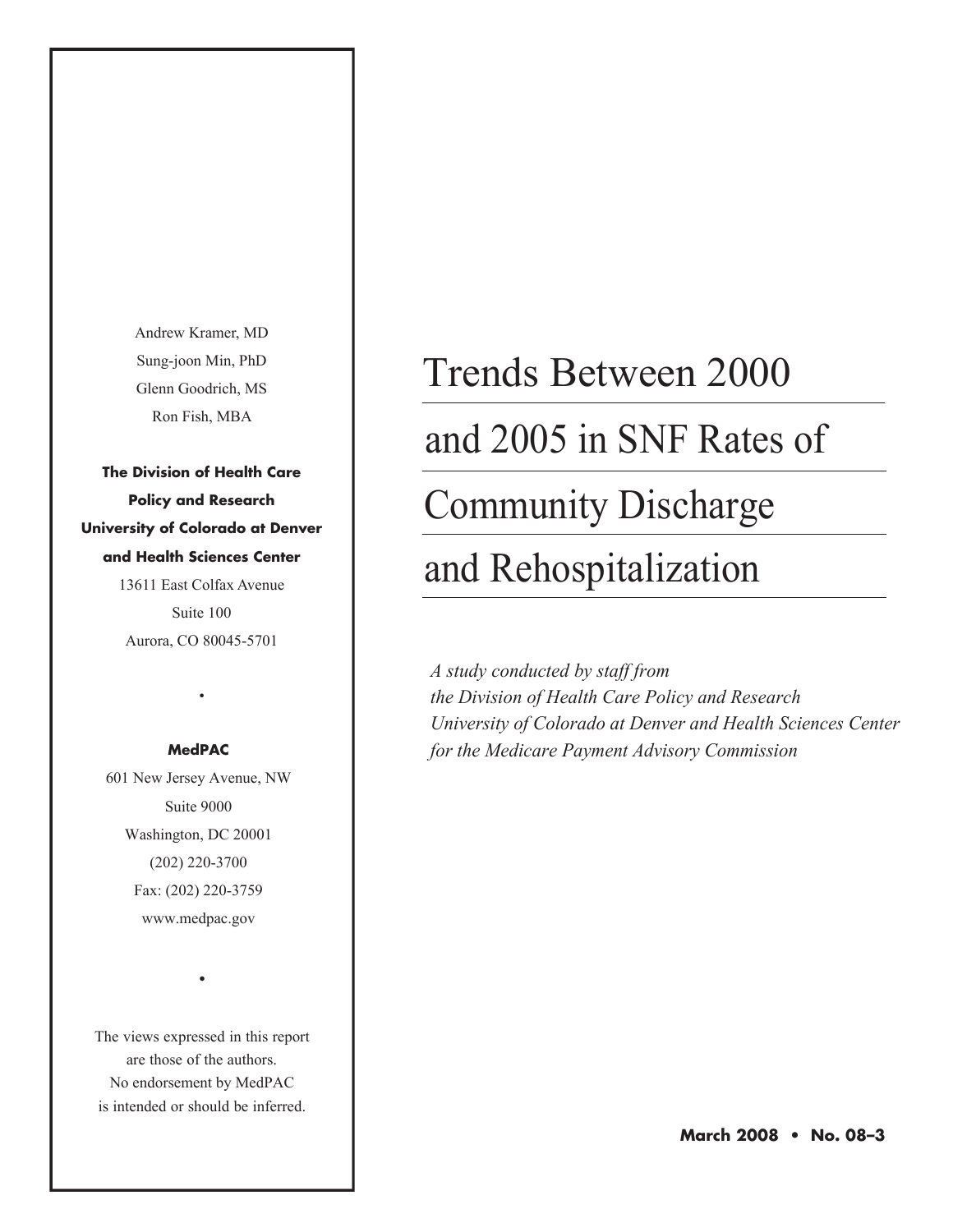

**Trends Between 2000 and 2005 in SNF Rates of Community Discharge and Rehospitalization**

Purchase Order E4034820

### **Final Report**

#### **Submitted to:**

Mark E. Miller, PhD Executive Director The Medicare Payment Advisory **Commission** 

**Prepared by:**  Andrew Kramer, MD Sung-joon Min, PhD Glenn Goodrich, MS Ron Fish, MBA

Division of Health Care Policy and Research University of Colorado Denver 13611 East Colfax Avenue, Suite 100 Aurora, CO 80045-5701

**February 29, 2008**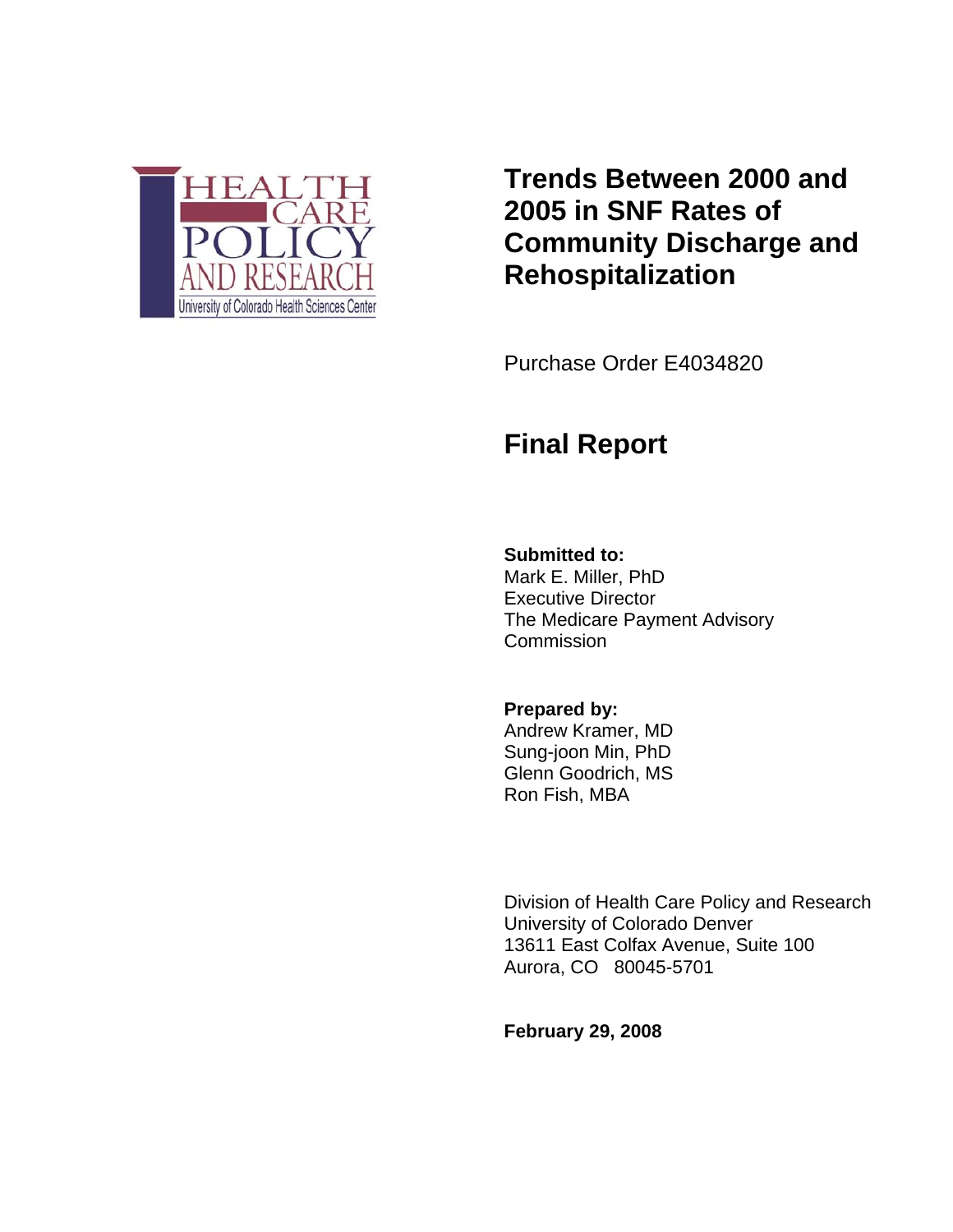#### **1 Introduction**

Medicare beneficiaries experience approximately 2.5 million admissions per year to post-acute skilled care in nearly 17,900 Medicare‐certified skilled nursing facilities (SNFs), requiring Medicare expenditures of  $$18.5$  billion<sup>(1-4)</sup>. Prior research conducted by the UCDHSC found that risk-adjusted facility rehospitalization rates for Medicare SNF residents in the first 100 days after SNF admission increased from 11.8% to 17.0% between calendar year 2000 and 2004<sup>(5)</sup>. These rates were based on hospitalizations for five conditions—heart failure, respiratory infection, urinary tract infection, sepsis, and electrolyte imbalance—which have been considered among the leading causes of potentially avoidable hospitalizations<sup>(6-8)</sup>. A decrease in risk-adjusted facility community discharge rates occurring within 30 days of admission from 27.6% to 23.9% occurred between calendar year 2000 and 2004, but risk‐adjusted 100‐day community discharge decreased only marginally between 2000 and 2004<sup>(5)</sup>. These findings suggested a trend of SNF patients returning to the community after longer SNF stays, but no change in the rate at which Medicare SNF patients ultimately returned home.

Further analysis of factors associated with measures of SNF community discharge and rehospitalization for potentially avoidable causes showed that high quality based on these measures was strongly associated with whether a facility was hospital-based and higher licensed staffing levels, as well as geographic factors<sup>(9)</sup>. The temporal decline in community discharge rates appeared to be explained largely by these factors, particularly the loss of hospital‐based and higher staffed facilities. The temporal increase in rehospitalization rates appeared to be partially explained by loss of hospital‐based and higher staffed facilities and changes in these factors.

The purpose of this study was to update the previous analysis with data from 2005, to determine whether these temporal trends continued. Additionally, the study examined whether the previously identified factors continued to be associated with these two SNF quality measures over time.

#### **2 Methods**

#### **2.1 Data sources and sample**

The national DataPRO SNF Stay File, containing information on Medicare‐covered SNF stays linked with the preceding qualifying hospitalization and any rehospitalization was used in all analyses. This file contains information from Medicare claims, the MDS, and the Online Survey Certification and Reporting (OSCAR) system; file documentation is available elsewhere<sup>(5;10)</sup>. OSCAR-reported staffing levels for 2000 through 2005 were used to supplement the DataPRO SNF Stay File for these analyses. The OSCAR staffing data editing rules proposed by Abt Associates<sup>(11)</sup> were applied. These sources were combined at the facility level to create a single analysis file. Analysis of the stability and variability of the risk‐adjusted rates indicated that a minimum sample of 25 or more stays (excluding deaths) over one year was required for estimates to be sufficiently stable<sup>(5)</sup>. The analysis file was therefore restricted to only those SNFs with at least 25 stays (excluding deaths) with known outcome for any year between 2000 and 2005. This analysis file was an update to the file used in the previous report(11) to MedPAC, and slightly different cases were included even for the common years from 2000 to 2005.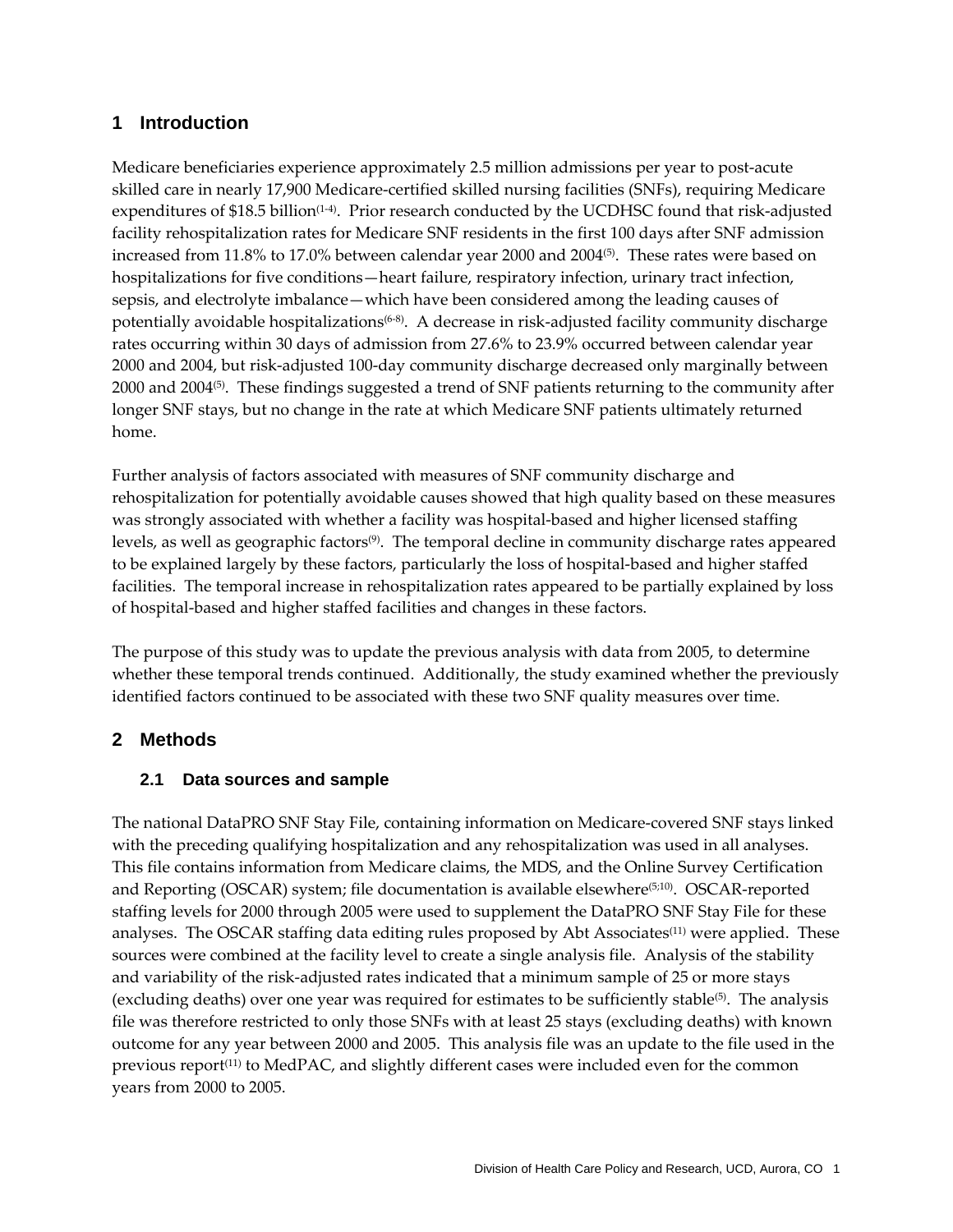#### **2.2 Measures**

#### **2.2.1 Facility characteristics**

Resident characteristics were aggregated to the facility level to obtain facility case mix measures. The specific resident characteristics aggregated were the set of measures used previously for resident-level risk adjustment<sup>(5)</sup>. These included presence of advance directives, the Barthel Index (a measure of functional independence, ranging from 0 most dependent to 90 most independent)\* , the Cognitive Performance Scale (a measure of cognitive impairment, ranging from 0 least impaired to 6 most impaired), selected MDS items, a weighted comorbidity index<sup>(5)</sup>, selected comorbid conditions (primary or secondary diagnoses from the qualifying hospitalization), and length of stay of the qualifying hospitalization. OSCAR‐reported staffing levels for RN, licensed nursing (defined as RNs, LPNs, DONs, and nurses with administrative duties), and CNA hours per resident‐day were also examined. Measures of facility characteristics included hospital‐based/freestanding, urban/rural, ownership, and region.

#### **2.2.2 Outcome measures**

Two outcome measures were investigated: observed rate of community discharge and observed rate of rehospitalization for any of the following five conditions: heart failure, electrolyte imbalance, respiratory infection, sepsis, and UTI. Both measures were assessed at 30 days and 100 days after SNF admission, and excluded residents who died in the SNF before 30 days or 100 days, respectively.

Community discharge was defined as direct discharge from the SNF to home or assisted living. However, if a resident was discharged to community but then hospitalized within one day, the stay was reclassified as a rehospitalization and not a community discharge.

The rehospitalization measure was limited to hospitalizations with an ICD‐9‐CM code for heart failure, electrolyte imbalance, respiratory infection, sepsis, or UTI ‐ conditions for which rehospitalization may be potentially avoidable. Rehospitalization was defined as an admission to an acute care or critical access hospital. Any such hospitalization that occurred within one day of SNF discharge (regardless of discharge location) also was considered a rehospitalization.

#### **2.3 Univariable analyses**

 $\overline{a}$ 

#### **2.3.1 Changes in outcomes over time**

For each of the four outcomes (community discharge and rehospitalization within 30 and within 100 days of SNF admission), simple descriptive statistics were computed by year at the facility level.

For each outcome, resident-level risk-adjusted scores reflecting the resident's probability of experiencing the outcome were calculated based on the risk adjustment models. Facility-level scores

<sup>\*</sup> Climbing stairs is not available on the MDS resulting in a 90 point scale in contrast to the original 100 point Barthel Index.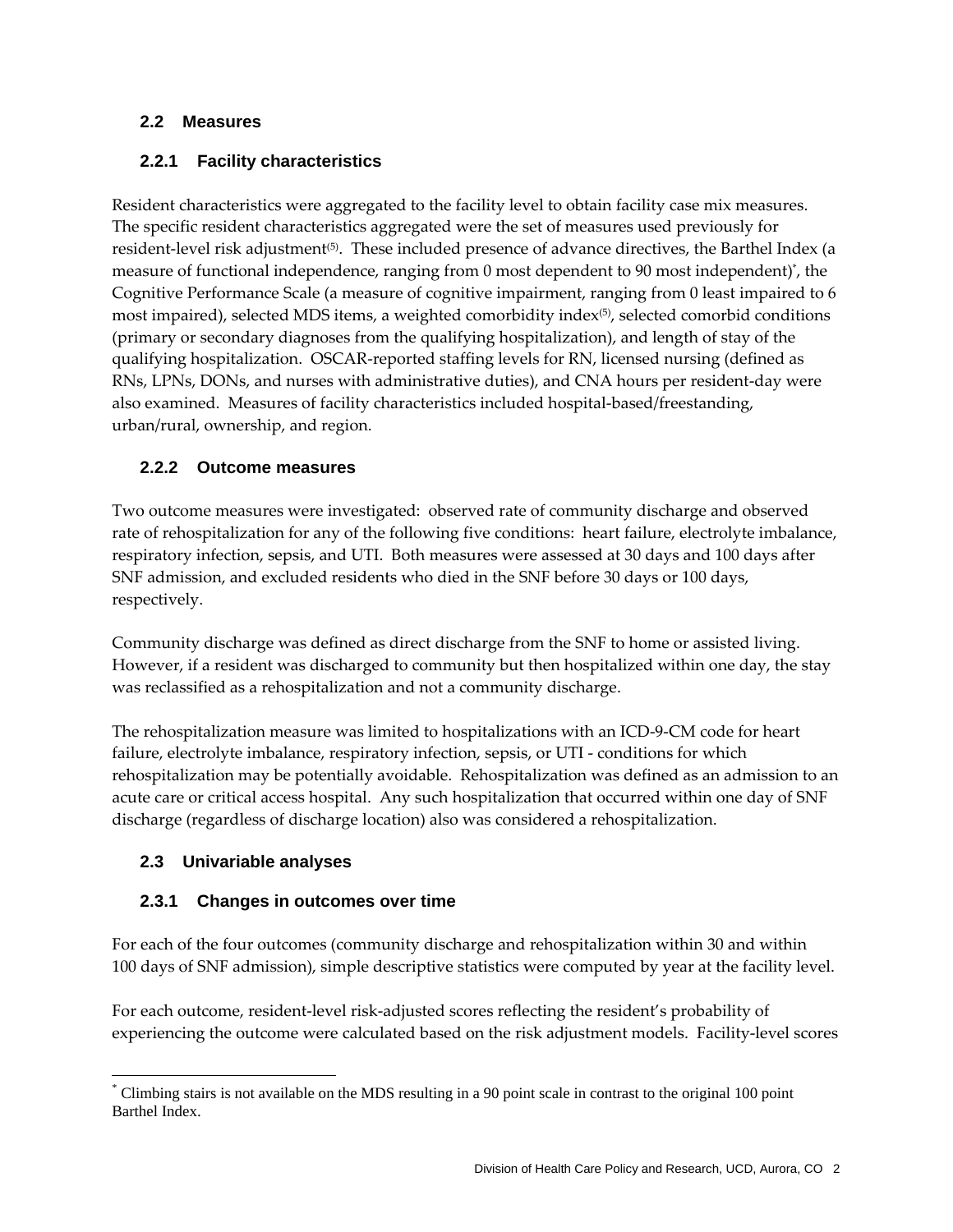for each outcome were then calculated by averaging the resident-level scores for all residents within the facility. *Risk‐adjusted* facility‐level scores were calculated using the methodology for calculating quality measures for Nursing Home Compare<sup>(12)</sup>. The risk-adjusted score is adjusted for the specific risk for that measure in the nursing facility, and can be thought of as an estimate of what the facility's score would be if the facility had residents with average risk. The facility-level riskadjusted score is calculated using the facility observed outcome rate, the facility expected outcome rate (the facility-level score calculated by averaging the resident scores), and the national average resident observed outcome rate.

Both 30‐ and 100‐day outcome measures for community discharge and rehospitalization were considered in describing temporal rate changes, calculating unadjusted facility observed rates and facility-level adjusted rates for all years from 2000 to 2005. The remainder of the analysis focused on comparison of 2000 and 2005 observed rates within 100 days for both community discharge and rehospitalization since it was determined that the 100‐day measures were more stable as quality measures.

#### **2.3.2 Differences between facilities present at different time points**

Initial results suggested that facilities that were present for the both analysis periods (2000 and 2005) had different outcome rates than facilities that were present only at 2000 or only at 2005. "Presence" required at least 25 observations (excluding deaths) for which the outcome was known (i.e., not missing). A facility might be "not present" if it had fewer than 25 stays or if it was not in business at all. Unadjusted comparisons of facility characteristics were made with the group of facilities present at 2000 regardless of status at 2005, and with the group of facilities present at 2005 regardless of status at 2000.

#### **2.4 Multivariable analyses**

#### **2.4.1 Influence of staffing, facility characteristics, acute length of stay, and geographic region**

The data were restricted to only year 2000 and 2005, and pooled so that each facility‐year was a separate record. A dichotomous variable ("time") indicated whether the observation was from 2000 or 2005. Two dummy variables were constructed indicating whether the facility was present in the data file in 2000 but not in 2005 ("2000 only") or if the facility was present in the data file in 2005 but not in 2000 ("2005 only"). The reference group was facilities present at both time points. "Presence" required at least 25 observations (excluding deaths) for which the outcome was known (i.e., not missing).

A series of OLS regressions were fit to assess the impact of various facility measures on outcome rates. The first regression model included only the time variable as an independent variable. The second model included time as well as the two dummy variables. The third model included time, the two dummy variables, and a set of case mix variables. Each subsequent model then added one variable (in some cases a set of variables) to the third model. The procedure is shown schematically below: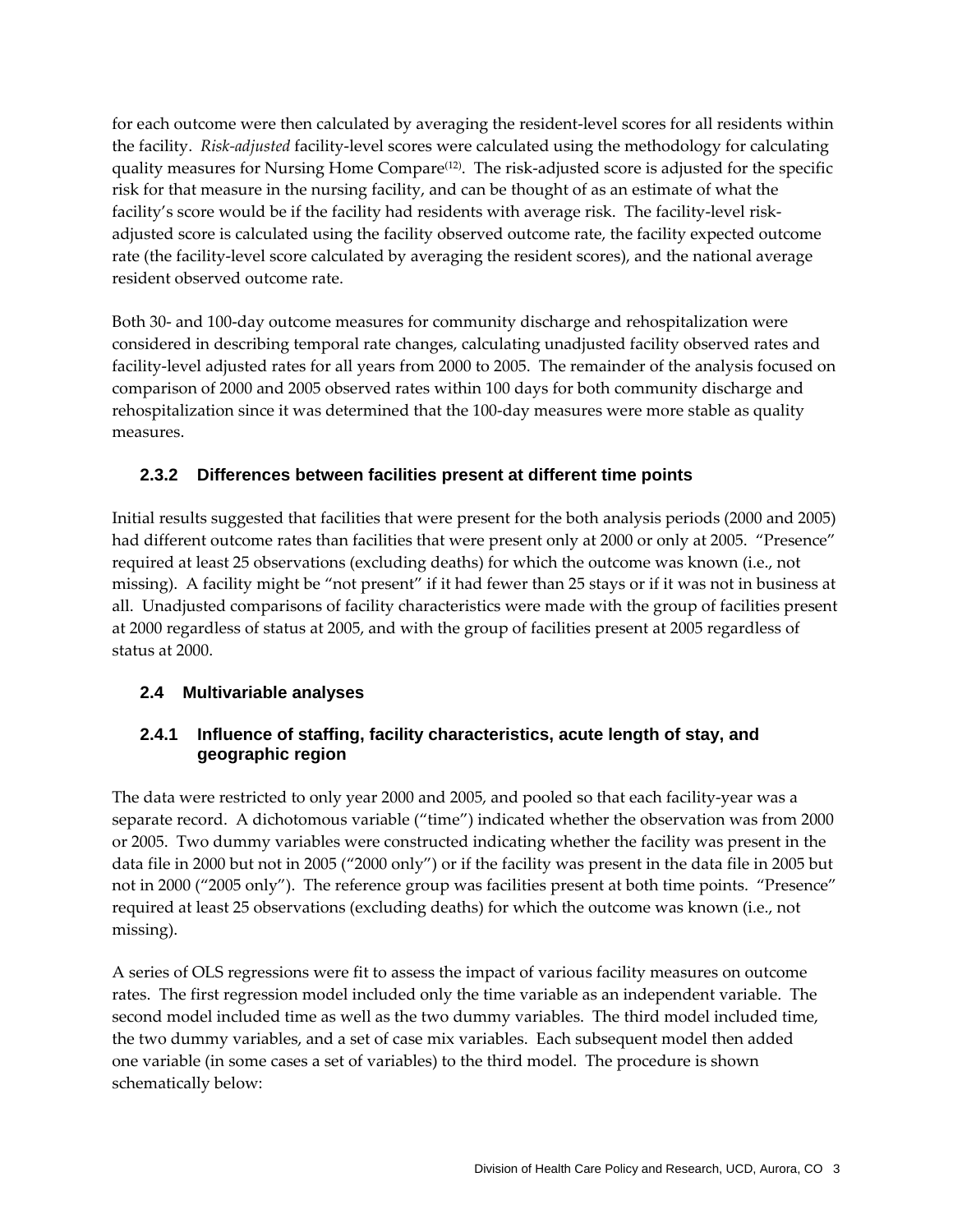| Step 1: observed rate $=$ | f(time)                                                                   |
|---------------------------|---------------------------------------------------------------------------|
| Step 2: observed rate $=$ | f(time, 2000 only indicator, 2005 only indicator)                         |
| Step 3: observed rate $=$ | f(time, 2000 only indicator, 2005 only indicator, case mix variables)     |
| Step 4: observed rate $=$ | f(time, 2000 only indicator, 2005 only indicator, case mix, hospital LOS) |
| Step 5: observed rate $=$ | f(time, 2000 only indicator, 2005 only indicator, case mix, region)       |
| etc.                      |                                                                           |

The model adjusted  $\mathbb{R}^2$ , the estimated coefficient of the variable being tested, the estimated coefficient of time, and the estimated coefficient of the two dummy variables were assessed for each model. If the coefficient of time decreased as additional variables were added to the model, then the effect of time could be at least partially explained by the additional variable. Similarly, changes in the coefficients of the dummy variables indicated the influence of the added variable. Variables tested in this manner included: hospital length of stay, region, staffing levels, hospital-based versus freestanding, urban versus rural, and ownership.

#### **2.4.2 Final models with and without staffing variables**

Two final models were fit using all tested variables together, first excluding the OSCAR‐reported staffing for licensed nursing and CNA. The magnitude of the coefficient of a facility type variable can be influenced by variables associated with facility type, especially staffing levels. For example, hospital-based facilities generally have significantly higher staffing levels than freestanding SNFs. If the magnitude of the coefficient of hospital‐based facilities drops significantly in the second model including the staffing variables, much of the effect of hospital‐based facilities can be explained by differences in staffing levels. Because RNs represent a significant portion of licensed nursing staff, the RN and licensed nursing staff variables are highly correlated ( $r = .80$ ). Thus, we included only licensed nursing in the final model.

#### **3 Results**

#### **3.1 Change in facility outcomes from 2000 to 2005**

Unadjusted facility observed rates and facility‐level adjusted rates of the four outcome measures from 2000 through 2005 are presented in Table 1. The average rate, and the difference in average rate between years are shown for each outcome. In addition, the difference in rates between 2000 and 2005 is shown.

Observed rates of community discharge within 30 days declined over time, while rates of community discharge within 100 days were more stable. Between 2000 and 2005, the average rate of community discharge within 30 days decreased by 1.6 percentage points, while the average rate of community discharge within 100 days increased by 0.2 percentage points.

In contrast, observed rates of rehospitalization within 30 days and within 100 days increased over time. Between 2000 and 2005, the average rate of rehospitalization within 30 days increased by 2.6 percentage points, and the average rate of rehospitalization within 100 days increased by 3.3 percentage points.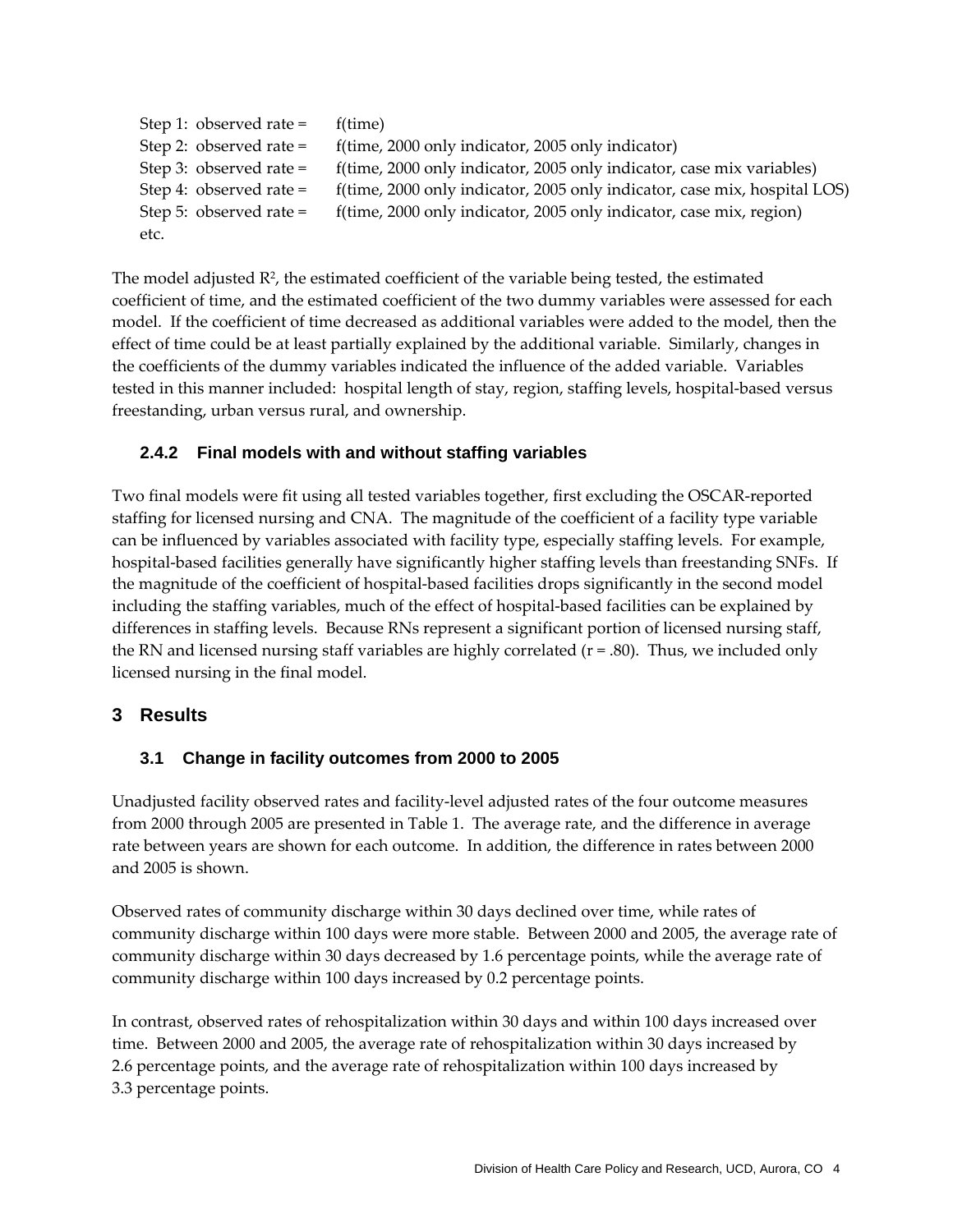Adjusted rates followed similar trends to corresponding observed rates. Between 2000 and 2005, the average rate of community discharge within 30 days decreased by 3.2 percentage points, while the average rate of community discharge within 100 days decreased by less than 0.1 percentage points. Between 2000 and 2005, the average rate of rehospitalization within 30 days increased by 4.6 percentage points, and the average rate of rehospitalization within 100 days increased by 6.1 percentage points.

#### **3.2 Changes in case mix and facility characteristics from 2000 to 2005**

A comparison of all independent variables between 2000 and 2005 is shown in Table 2. The measures include case mix (e.g., average resident age, or percent of residents with DNR orders), staffing levels, and facility characteristics.

In aggregate, changes in resident case mix between 2000 and 2005 appear somewhat modest. The larger changes include increases in the percent of residents with DNR orders, receiving parenteral IV feeding, with genitourinary conditions, with hypertension, or with musculoskeletal disorders, and decreases in the percent of resident being tube‐fed, or with fractures. Average length of stay of residents' prior qualifying hospital stay declined by more than half a day, from 9.3 to 8.6 days. Average staffing levels dropped for RN and licensed nursing, and increased slightly for CNAs. There were small shifts in geographic distribution, with the South and Midwest experiencing slight increases and the Northeast and West experiencing slight decreases. The percentage of SNFs that were hospital-based dropped from 13.3% to 7.8%, and urban facilities decreased from 71.2% to 68.4%. The percentage of SNFs that were for‐profit increased modestly.

#### **3.3 Community discharge within 100 days**

Table 3 presents results from the sequence of regression models for community discharge within 100 days. In step 1, the only variable in the model was the time variable, indicating either 2000 or 2005. The coefficient of time was 0.00203, which is consistent with the earlier finding that observed rates of community discharge increased 0.2 percentage points between 2000 and 2005.

In step 2, the two dummy variables 2000 only and 2005 only were entered, and the model adjusted R<sup>2</sup> increased slightly. The coefficient of the 2000 only indicator was 0.1526, indicating that facilities present only in 2000 had community discharge rates in 2000 that were 15.3 percentage points higher than facilities present at both time points. The coefficient of the 2005 only indicator was ‐0.0814, indicating that facilities present in 2005 only had community discharge rates in 2005 that were 8.1 percentage points lower than facilities present at both time points. That the coefficient of time changed from 0.0020 to 0.0319 indicates that the rate of community discharge actually increased by 3.2 percentage points for those facilities present at both time points. This rate increase was not apparent from the observed rates pooling all facilities since those facilities present only in 2000 and those facilities present only in 2005 pulled the rates from the opposite directions.

In step 3, a set of facility case mix variables were entered, vastly increasing the model adjusted  $\mathbb{R}^2$  as expected. Controlling for facility case mix significantly affected the coefficients of the other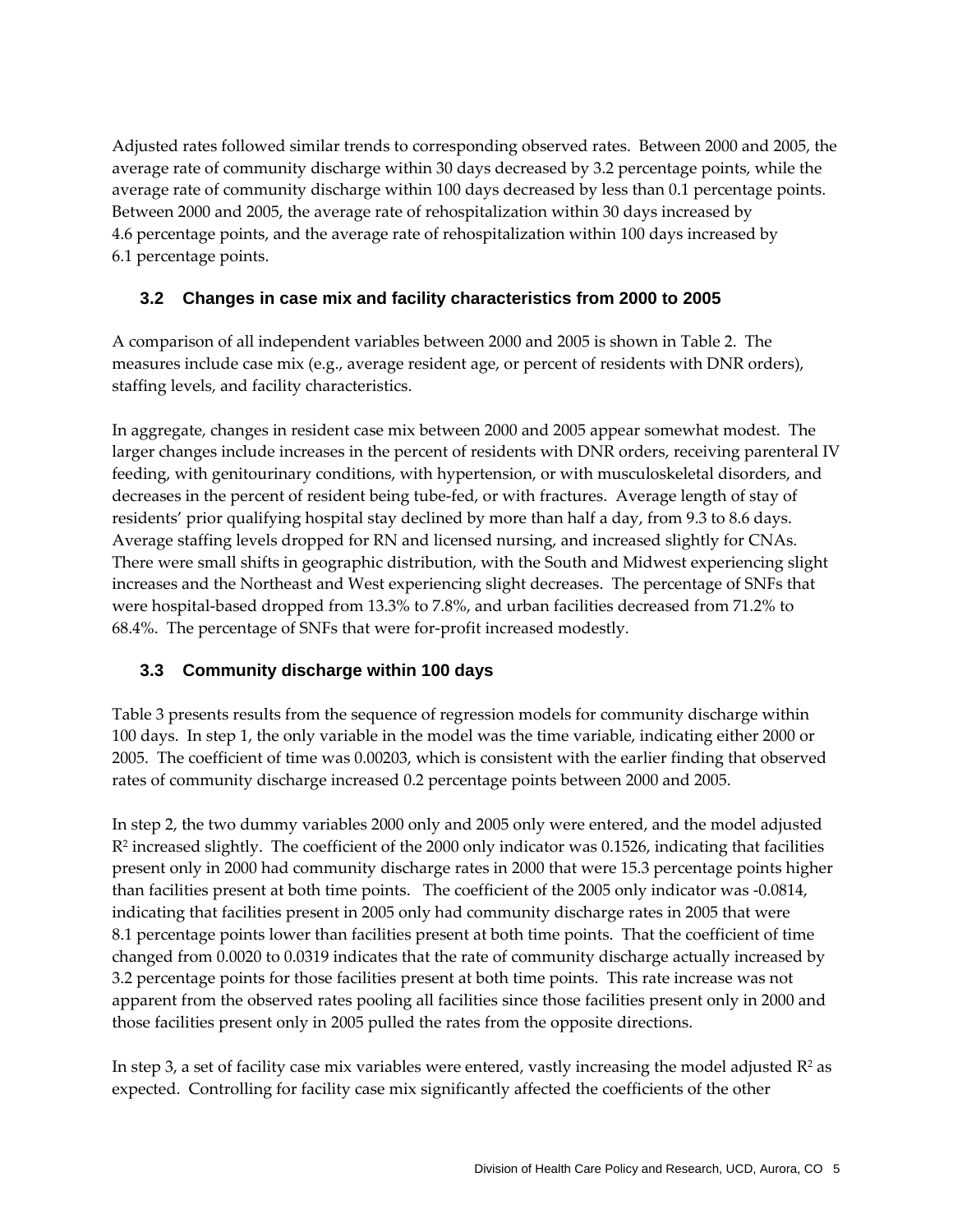three variables. The coefficients for both 2000 only and 2005 only decreased substantially in magnitude, indicating that there were substantial differences in case mix in these two groups compared to those facilities present at both time points. The coefficient of time became much smaller, indicating that once differences in facility case mix are accounted for, the community discharge rates for facilities present at both time points only modestly increased.

The addition of the case mix variables substantially increased the model  $R^2$  ( $R^2$ =0.595 at this step). This is not surprising given that the resident-level model on which this model is based had a cstatistic of 0.78<sup>(5)</sup>. This is better than patient-level models used for comparisons among hospitals of coronary artery bypass graft mortality for example (13). The model controls for factors such as cognitive and functional status as well as comorbidity. The models do not include an indicator of whether SNF admissions previously resided in a nursing home because the secondary data sources did not include a reliable indicator of permanent residence in a nursing facility. However, the risk factors control for factors that are associated with nursing home residence, and explain a large portion of the variance in community discharge.

In step 4, acute length of stay was entered, which had a negligible effect on the model adjusted R2. The small coefficient and minimal impact on the other estimates suggests that acute length of stay does not explain much of the variance in community discharge rates after controlling for case mix.

In step 5, three dummy variables for Northeast, Midwest, and South region were entered, leaving out the Western region as the reference group (it had the highest community discharge rate). Adding region improved the model adjusted  $R<sup>2</sup>$  and showed that after adjusting for case mix, SNFs in the rest of the country had community discharge rates 4.3 to 8.2 percentage points lower than SNFs in the West.

In step 6, hospital-based versus freestanding was entered, with a significant increase in model adjusted R<sup>2</sup> compared to the Step 3 model. Furthermore, the coefficient was 0.140, indicating that even after adjusting for case mix, hospital-based SNFs had community discharge rates that were 14.0 percentage points higher than freestanding SNFs. The coefficient of the 2000 only indicator dropped significantly, suggesting that the differences in rates for facilities present in 2000 only versus both time points were associated with differences in the proportion of facilities that were hospital‐based.

Steps 7 and 8 tested the impact of ownership (for-profit versus not for-profit, and government versus not for‐profit), and urban versus rural setting. On average, for‐profit SNFs had community discharge rates 1.5 percentage points lower than not for-profit SNFs; however, after simultaneously controlling for hospital‐based, there was no difference between for‐profit and non‐profit facilities (Table 4A). Urban facilities had community discharge rates 3.1 percentage points higher than those in rural areas.

Staffing levels were entered in steps 9 through 11, separately for RN hours/resident‐day, licensed nursing hours/resident‐day, and CNA hours/resident‐day. Compared to the Step 3 model, RN and licensed nursing staffing levels had substantial effects on the model  $\mathbb{R}^2$ ; CNA staffing levels had a smaller effect. On average, for every one-hour increase in RN hours/resident-day, the community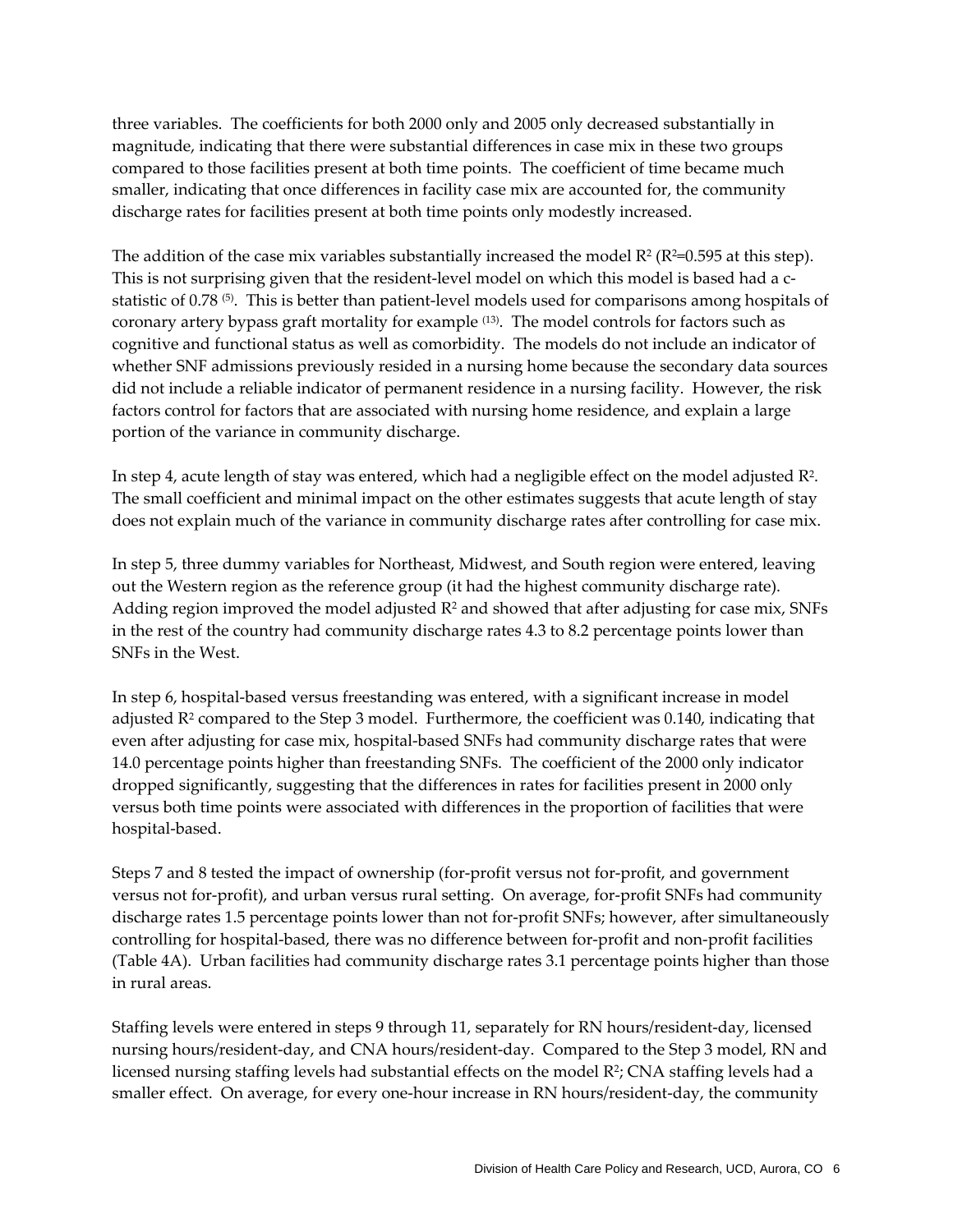discharge rate increased by 5.7 percentage points; for licensed nursing the average increase was almost 4 percentage points; for CNA the average increase was 1.4 percentage points. The magnitude of the coefficient of the 2000 only indicator dropped substantially with the addition of RN or licensed nursing staffing levels, suggesting that a large part of the differences in rates for facilities present in 2000 only versus both time points was associated with large differences in licensed staffing. In step 12, all three staffing level variables were entered together, with consistent results.

The final community discharge models are shown in Tables 4A (without staffing variables) and 4B (with staffing variables). The model adjusted  $R^2$ s were about 0.64. The coefficient of the 2000 only indicator was not significant in the model with staffing level and hospital-based variables in the model, indicating that most likely hospital-based and staffing accounted for this effect. The coefficients of the 2005 only indicator were ‐0.0361 and ‐0.0395, respectively, smaller in magnitude than initially. This suggests that a big portion of the differences between facilities present in 2005 only versus at both time points can be explained by differences in case mix and other facility measures.

Hospital-based facilities had community discharge rates that were 14.4 percentage points higher than freestanding facilities in the model without staffing variables; however, the hospital‐based coefficient was significantly smaller in the second model with staffing variables. This suggests that the rate difference in the first model between hospital‐based and freestanding facilities were partially due to differences in staffing levels.

#### **3.4 Rehospitalization within 100 days**

Table 5 presents results from the sequence of regression model fitting for rehospitalization within 100 days. With only the time variable (indicating 2000 or 2005) in the model, the adjusted  $R^2$  was low as expected. The coefficient of time was 0.03326, consistent with the earlier finding that observed rates of rehospitalization increased by 3.33 percentage points between 2000 and 2005.

In step 2, the two dummy variables 2000 only and 2005 only were entered, and the model adjusted  $R<sup>2</sup>$  increased slightly. The coefficient of the 2000 only indicator was -0.0420, indicating that facilities present only in 2000 had rehospitalization rates in 2000 that were 4.2 percentage points lower than facilities present at both time points. The coefficient of the 2005 only indicator was ‐0.0085, indicating that facilities present in 2005 only had rehospitalization rates in 2005 that were 0.9 percentage points lower than facilities present at both time points. The rate increase of rehospitalization were actually less severe for those facilities present at both time points since those facilities present only in 2000 had much lower rates than those facilities present only in 2005.

In step 3, facility case mix variables were entered, vastly increasing the model adjusted  $R^2$  as expected. Controlling for case mix substantially affected the coefficients of the other three variables. The coefficients for both the 2000 only indicator and the 2005 only indicator decreased substantially in magnitude, indicating that there were substantial differences in case mix between facilities in these two groups and those facilities present at both time points. The coefficient of time dropped to 0.0214, indicating that even after accounting for differences in facility case mix, the rehospitalization rates for facilities present at both time points increased by more than 2 percentage points.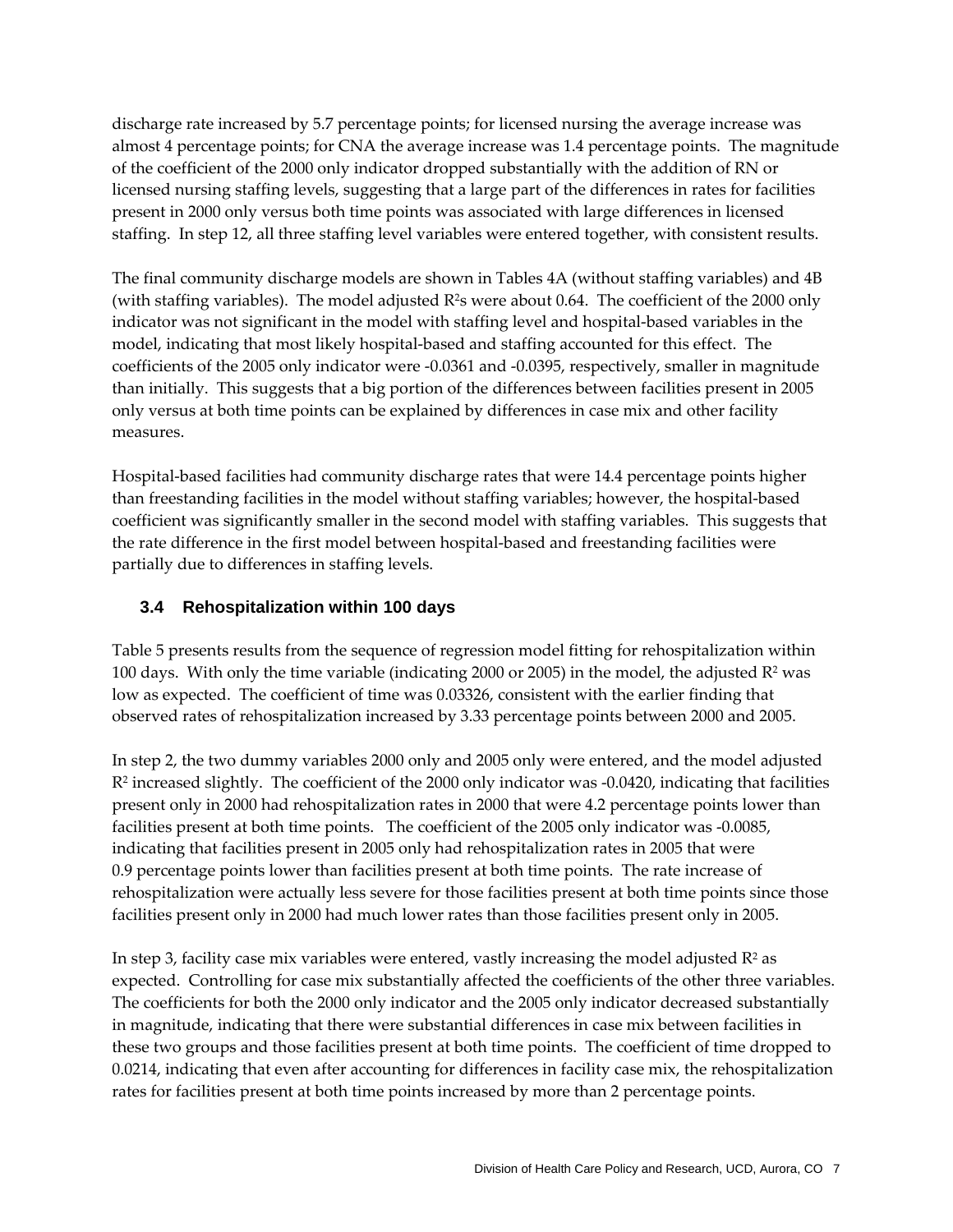In step 4, acute length of stay was entered, but had minimal effect on model adjusted  $R<sup>2</sup>$  or the other estimates. This suggests that acute length of stay does not explain variance in rehospitalization rates after adjusting for case mix.

In step 5, three dummy variables for Northeast, Midwest, and South region were entered, leaving out the Western region as the reference group (it had the lowest rehospitalization rate). Adding region improved the model adjusted  $R^2$  from step 3 and showed that after adjusting for case mix, SNFs in the rest of the country had rehospitalization rates 1.7 to 2.7 percentage points higher than SNFs in the West.

In step 6, hospital-based versus freestanding was entered, with a significant increase in model adjusted  $R<sup>2</sup>$  compared to the Step 3 model. Furthermore, the coefficient was  $-0.056$ , indicating that even after adjusting for case mix, hospital-based SNFs had rehospitalization rates that were 5.6 percentage points lower than freestanding SNFs. The coefficient of the 2000 only indicator dropped substantially, suggesting that the differences in rates for facilities present in 2000 only versus both time points were associated with differences in the proportion of facilities that were hospital‐based.

Steps 7 and 8 tested the impact of ownership (for-profit versus not for-profit, and government versus not for‐profit), and urban versus rural setting. On average, for‐profit facilities had a 2.1 percentage points higher rate of rehospitalization than non‐profit facilities; urban versus rural had non‐significant effect on the model.

Staffing levels were entered in steps 9 through 11, separately for RN hours/resident‐day, licensed nursing hours/resident‐day, and CNA hours/resident‐day. Compared to the Step 3 model, RN and licensed nursing staffing levels had significant effects on the model adjusted R2; CNA staffing levels had a smaller effect. On average, for every one hour increase in RN hours/resident-day, the rehospitalization rate decreased by almost 2 percentage points; for licensed nursing the average decrease was 1.2 percentage point per hour of time; for CNA the average decrease was minimal (0.4 percentage points). The magnitude of the coefficient of the 2000 only indicator dropped by more than half with the addition of RN and licensed nursing levels, suggesting that a large part of the differences in rates for facilities present in 2000 only versus both time points was associated with differences in licensed staffing. In step 12, all three staffing level variables were entered together, with consistent results.

The final rehospitalization models are shown in Tables 6A (without staffing variables) and 6B (with staffing variables). The model adjusted R<sup>2</sup>s were both about 0.54. The coefficients of time were about 0.022, about a third lower in magnitude than initially, suggesting that some of the increase in observed rehospitalization rates can be explained by variables in the model. That it remained significant indicates that there was still an independent effect of time. The coefficients of 2000 only were ‐0.0093 and –0.0059, respectively, substantially lower than initially, indicating that other variables in the model (most likely hospital‐based and staffing) accounted for this effect. The coefficients of 2005 only were ‐0.0025 and –0.0030, smaller in magnitude than initially, and approximately the same as when only case mix was in the model. This suggests that some, but not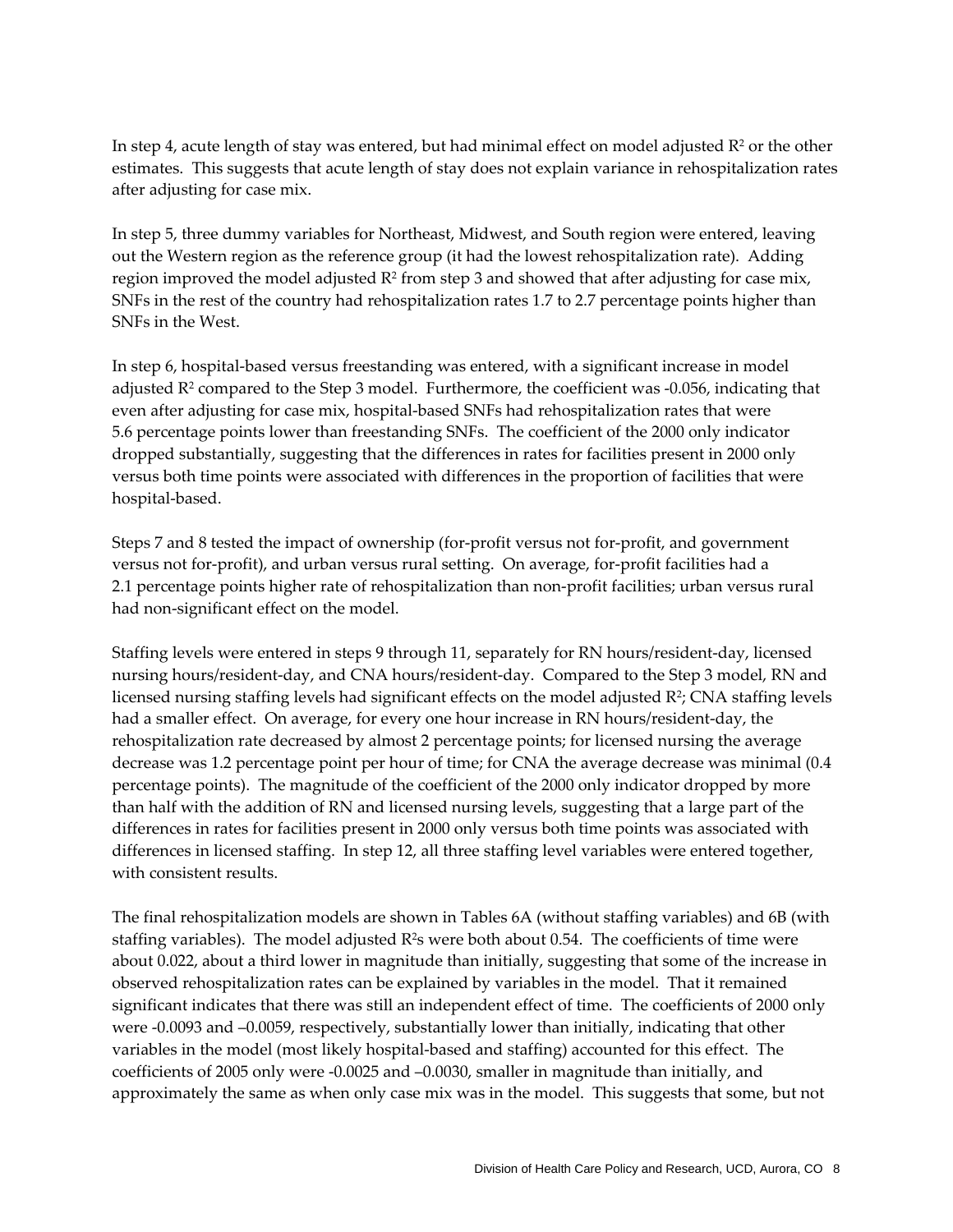all, of the differences between facilities present at 2005 only versus at both time points can be explained by differences in case mix and possibly facility characteristics.

Hospital-based facilities had rehospitalization rates that were 4.6 percentage points lower than freestanding facilities in the model without staffing variable; however, the hospital-based coefficient was significantly smaller in the second model with staffing variables. This suggests that the rate difference in the first model between hospital‐based and freestanding facilities were partially due to differences in staffing levels.

#### **4 Conclusions**

Rehospitalization rates at 30 and 100 days continued to increase from 2004 to 2005 in terms of both observed and risk‐adjusted rates. Community Discharge rates improved at both 30 and 100 days between 2004 and 2005, with respect to both observed and risk‐adjusted rates. In fact, 100‐day community discharge rates were comparable between 2000 and 2005 after risk adjustment. The number and percentage of hospital‐based facilities continued to decline from 2004 by about 1% such that only 7.8 % of facilities were hospital-based in 2005, in contrast to 13.3 % of facilities in CY2000 $\degree$ ). While staffing levels did not continue to decline between 2004 and 2005, the licensed and RN staffing levels in 2005 remained well below the levels in CY2000. The temporal decline in rehospitalization rates was again partially explained by the loss of hospital‐based and higher staffed facilities, and changes in licensed staffing levels. Community discharge rates were higher in facilities with higher licensed staff levels and in hospital-based facilities. For-profit facilities had slightly higher rehospitalization rates and comparable community discharge rates after controlling for case mix and facility characteristics.

Community discharge and potentially avoidable rehospitalization rates are SNF outcomes that are gaining traction as performance measures. With 78% of SNF patients receiving rehabilitation services<sup>(14)</sup> and 43% expected to be discharged within 90 days<sup>(5)</sup>, discharge is clearly a major goal of SNF care. Community discharge has been widely used in studies of rehabilitation and has been shown to be related to process quality measures in SNFs<sup>(15-18)</sup>. For many other SNF patients, the goal is to stabilize, monitor, and prevent complications following acute medical or surgical care, avoiding the need for rehospitalization. Hospitalization has been used to measure quality of ambulatory care using ambulatory care sensitive conditions<sup>(19-21)</sup>, as a publicly reported measure for home health care<sup> $(22-24)$ </sup>, and will be used in the CMS nursing home value based purchasing demonstration<sup>(25)</sup>. Thus, community discharge and rehospitalization for potentially avoidable causes appear to be robust performance measures for Medicare SNFs that should continue to be monitored.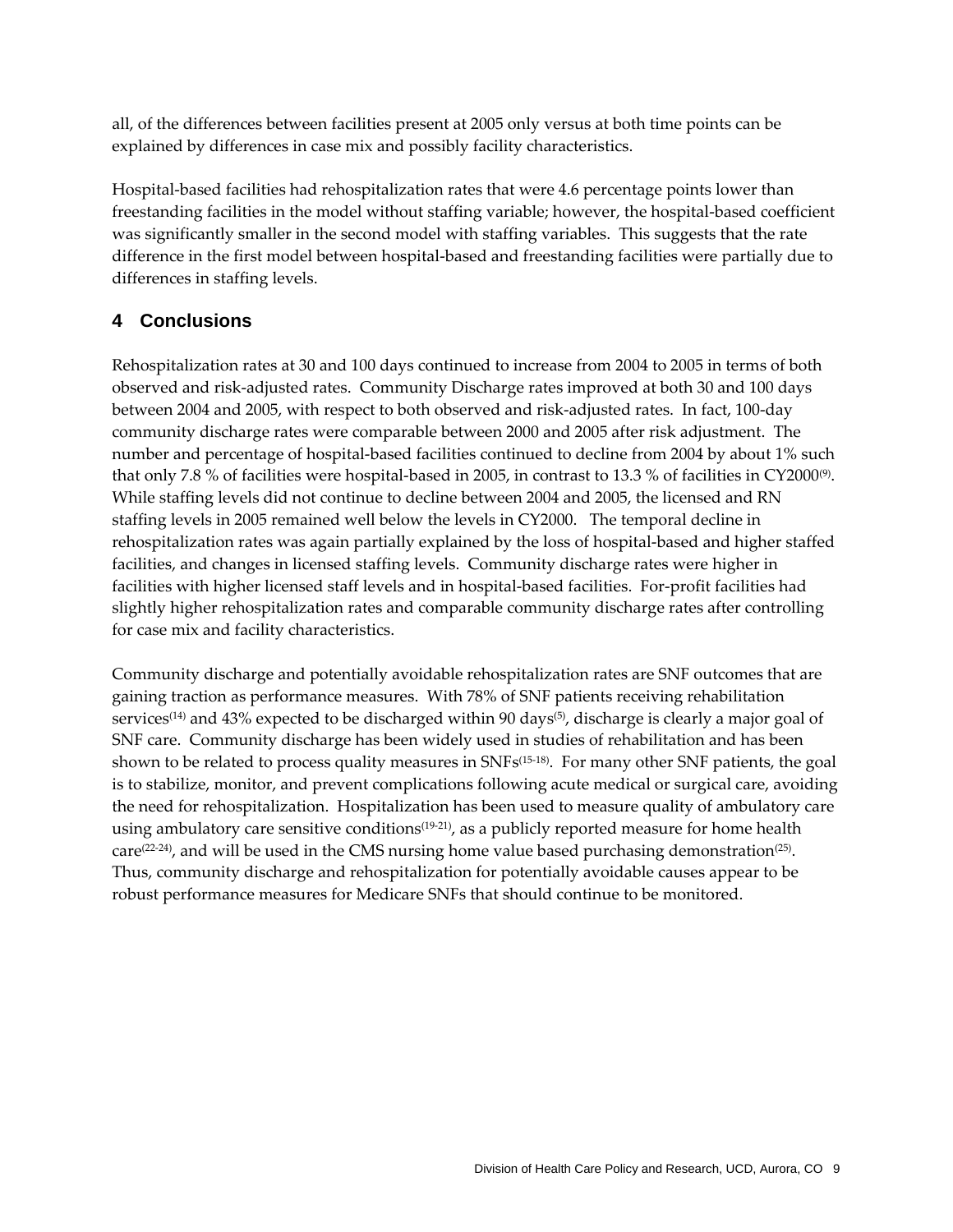#### Reference List

- (1) Centers for Medicare & Medicaid Services. National health expenditure data. 2004.
- (2) Medicare Payment Advisory Commission. Report to Congress: Medicare payment policy. Chapter 2C, Skilled nursing facility services. 87-104. 2005.
- (3) Medicare Payment Advisory Commission. Report to Congress: Medicare payment policy. Chapter 4A, Skilled nursing facility services. 167-192. 2006.
- (4) Medicare Payment Advisory Commission. Report to Congress: Medicare payment policy. Chapter 3A, Skilled nursing facility services. 173-175. 2007.
- (5) Donelan-McCall N, Eilertsen T, Fish R, Kramer A. Small Patient Populations and Low Frequency Event Effects on the Stability of SNF Quality Measures. University of Colorado, Denver, Colorado. 2006. Available on MedPAC Website: http://www.medpac.gov.
- (6) Gillick M, Steel K. Referral of patients from long-term to acute-care facilities. J Am Geriatr Soc 1983; 31(2):74-78.
- (7) Intrator O, Zinn J, Mor V. Nursing home characteristics and potentially preventable hospitalizations of long-stay residents. J Am Geriatr Soc 2004; 52:1730-1736.
- (8) Saliba D, Kington R, Buchanan J, Bell R, Wang M, Lee M et al. Appropriateness of the decision to transfer nursing facility residents to the hospital. J Am Geriatr Soc 2000; 48(2):154-163.
- (9) Kramer A, Eilertsen T, Goodrich G, Min S. Understanding Temporal Changes in and Factors Associated with SNF Rates of Community Discharge and Rehospitalization. University of Colorado, Denver, Colorado. 2007. Available on MedPAC Website: http://www.medpac.gov.
- (10) Malitz D, DataPRO Project Investigators. Data Analysis PRO Documentation for Construction of National SNF Stay File. 4-16-2002. Baltimore, MD, Centers for Medicare & Medicaid Services.
- (11) Abt Associates Inc. Options for a CMS Public Reporting System of Nurse Staffing in Nursing Home: Draft report for Contract #500-95-0062/TO#3. 2004. Cambridge, MA, Abt Associates Inc.
- (12) Abt Associates Inc. National Nursing Home Quality Measures: User's Manual. V1.2. 2004. Baltimore, MD, U.S. Dept. of Health & Human Services Centers for Medicare & Medicaid Services.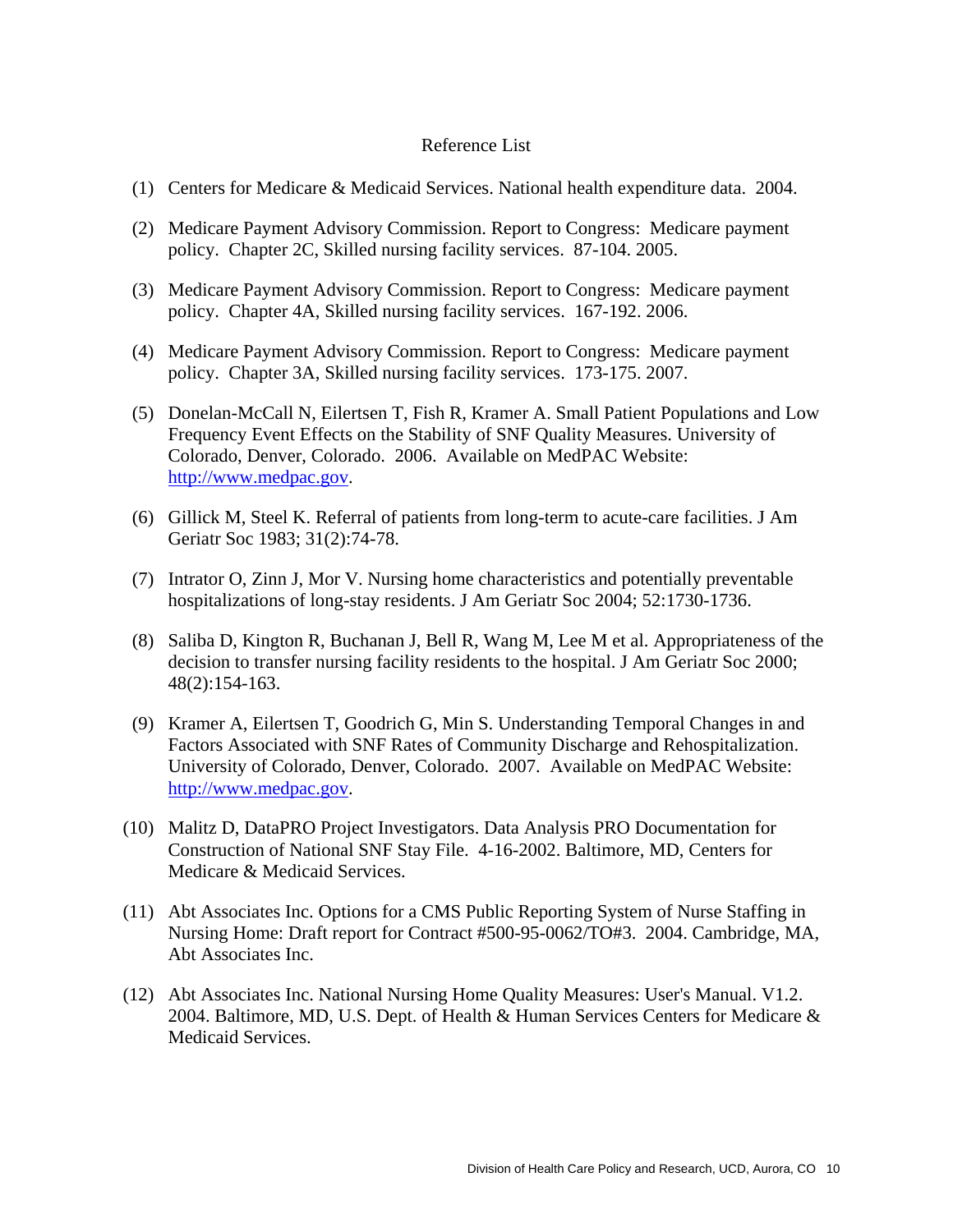- (13) Peterson E, DeLong E, Muhlbaier L, Rosen A, Buell H, Kiefe C et al. Challenges in comparing risk-adjusted bypass surgery mortality results, results from the cooperative cardiovascular project. J Am Coll Cardio 2000; 36(7):2174-2184.
- (14) Medicare Payment Advisory Commission. Report to the Congress: issues in a modernized Medicare program. Chapter 5: Payment for post-acute care. 2005.
- (15) Kramer AM, Eilertsen T, Palmer L, Schenkman M, Scott-Cawiezell J, Connolly RP et al. Community Discharge Quality Measure for Skilled Nursing Facilities. University of Colorado, Denver, CO. 2006.
- (16) Jette DU, Warren RL, Wirtalla C. Rehabilitation in skilled nursing facilities: effect of nursing staff level and therapy intensity on outcomes. Am J Phys Med Rehabil 2004; 83(9):704-712.
- (17) Braun BI. The effect of nursing home quality on patient outcome. Journal of the American Geriatrics Society 1991; 39:329-338.
- (18) Murray PK, Singer M, Dawson NV, Thomas CL, Cebul R. Outcomes of rehabilitation services for nursing home residents. Arch Phys Med Rehabil 2003; 84:1129-1136.
- (19) Caminal J, Starfield B, Sanchez E, Casanova C, Morales M. The role of primary care in preventing ambulatory care sensitive conditions. European Journal of Public Health 2004; 14(3):246-251.
- (20) Weissman JS, Gatsonis C, Epstein AM. Rates of avoidable hospitalization by insurance status in Massachusetts and Maryland. JAMA 1992; 268(17):2388-2394.
- (21) Laditka JN. Hazards of hospitalization for ambulatory care sensitive conditions among older women: Evidence of greater risks for African Americans and Hispanics. Medical Care Research and Review 2003; 60(4):468-495.
- (22) Agency for Healthcare Research and Quality. Report on home health quality measures for CMS public reporting: Results of technical expert panel meeting and AHRQ recommendations. 2002.
- (23) Centers for Medicare & Medicaid Services. Home health compare. 3-16-2006.
- (24) National Quality Forum. National voluntary consensus standards for home health care. 2005.
- (25) White A, Hurd D, Moore T, Warner D, Wu N, Sweetland R. Quality Monitoring for Medicare Global Payment Demonstrations: Nursing Home Quality Based Purchasing Demonstration, Final Design Report for Contract #500-00-0032, TO#1. 2006. Cambridge, MA, Abt Associates Inc.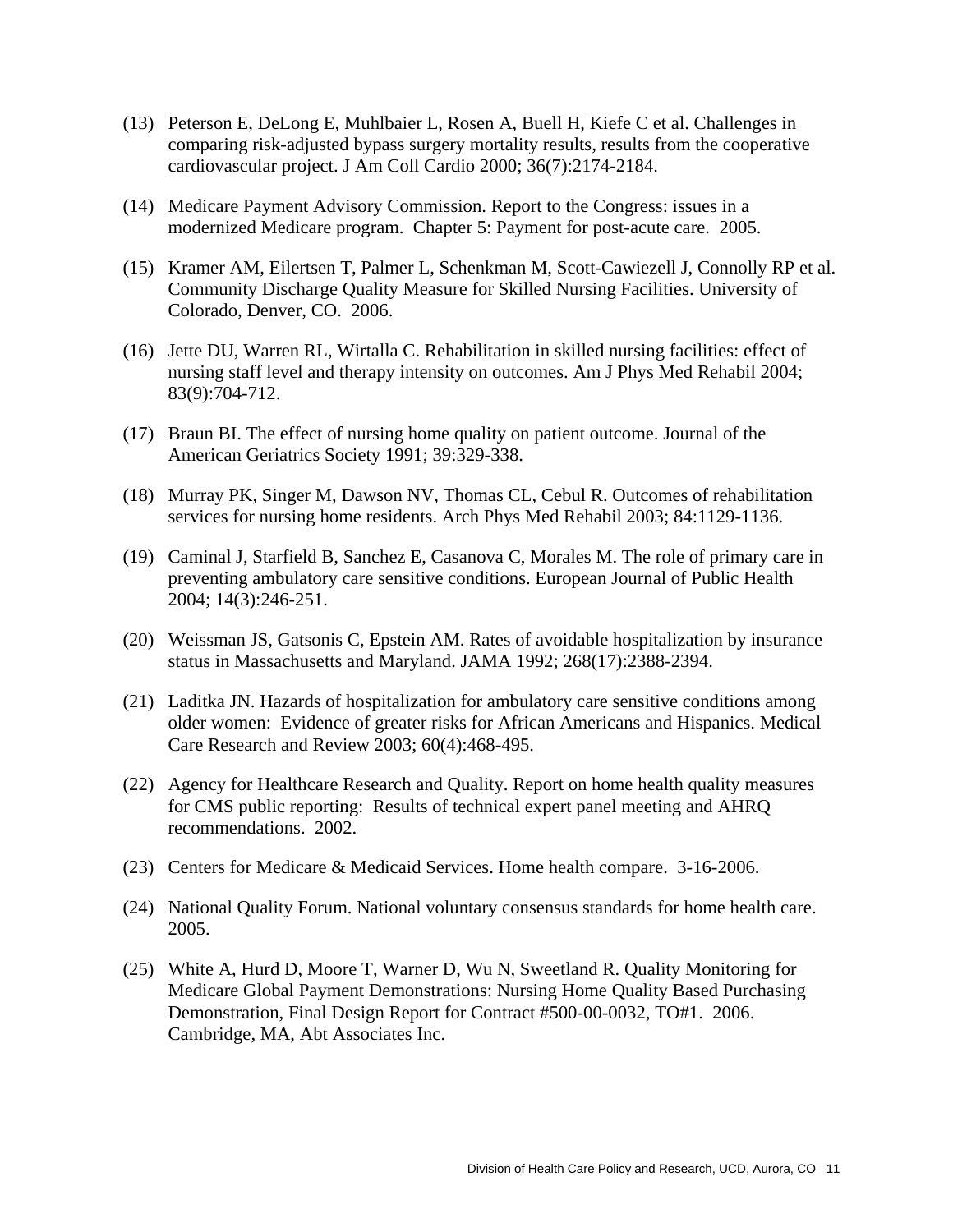# TABLES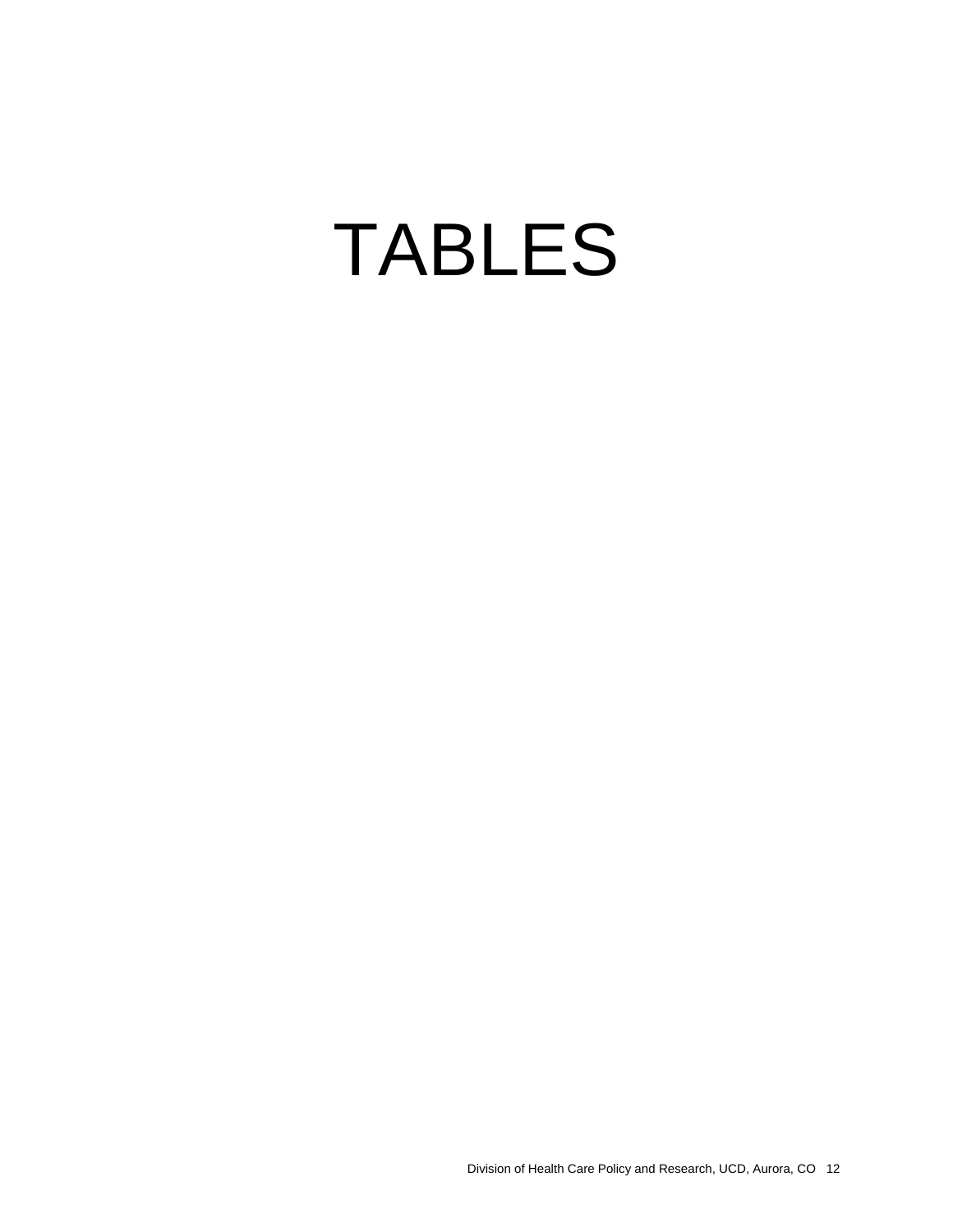| 2000                                 | 2001                       | 2002                                                                                   | 2003              | 2004              | 2005           | Total   |
|--------------------------------------|----------------------------|----------------------------------------------------------------------------------------|-------------------|-------------------|----------------|---------|
| <b>Community Discharge</b><br>23.66% | 22.81%<br>$-0.85$          | 22.30%<br>$-0.51$                                                                      | 21.79%<br>$-0.51$ | 21.87%<br>0.08    | 22.05%<br>0.18 | $-1.61$ |
| 31.17%                               | 30.52%<br>$-0.65$          | 30.45%<br>$-0.07$                                                                      | 30.44%<br>$-0.01$ | 30.95%<br>0.51    | 31.37%<br>0.42 | 0.20    |
|                                      |                            |                                                                                        |                   |                   |                |         |
| 11.35%                               | 12.19%<br>0.85             | 12.64%<br>0.45                                                                         | 13.27%<br>0.63    | 13.46%<br>0.20    | 13.93%<br>0.46 | 2.58    |
| 14.69%                               | 15.79%<br>1.09             | 16.40%<br>0.61                                                                         | 17.23%<br>0.84    | 17.55%<br>0.31    | 18.02%<br>0.47 | 3.33    |
|                                      |                            |                                                                                        |                   |                   |                |         |
| 27.58%                               | 25.92%<br>$-1.66$          | 24.97%<br>$-0.95$                                                                      | 23.89%<br>$-1.08$ | 23.86%<br>$-0.03$ | 24.40%<br>0.54 | $-3.18$ |
| 33.74%                               | 32.47%<br>$-1.27$          | 32.36%<br>$-0.11$                                                                      | 32.18%<br>$-0.18$ | 32.82%<br>$-0.64$ | 33.73%<br>0.91 | $-0.01$ |
|                                      |                            |                                                                                        |                   |                   |                |         |
| 9.51%                                | 10.98%<br>1.47             | 11.89%<br>0.92                                                                         | 13.04%<br>1.14    | 13.40%<br>0.36    | 14.11%<br>0.71 | 4.60    |
| 11.70%                               | 13.63%<br>1.92             | 14.92%<br>1.29                                                                         | 16.48%<br>1.57    | 17.12%<br>0.63    | 17.83%<br>0.72 | 6.13    |
|                                      | <b>Community Discharge</b> | Rehospitalized for Any of Five Conditions<br>Rehospitalized for Any of Five Conditions |                   |                   |                |         |

#### **Table 1: Change in facility rates of proposed outcome measures for 2000 - 2005 SNF admissions1**

 $1$  Table entries show the facility rate of interest on the top row, change from previous year in the bottom row.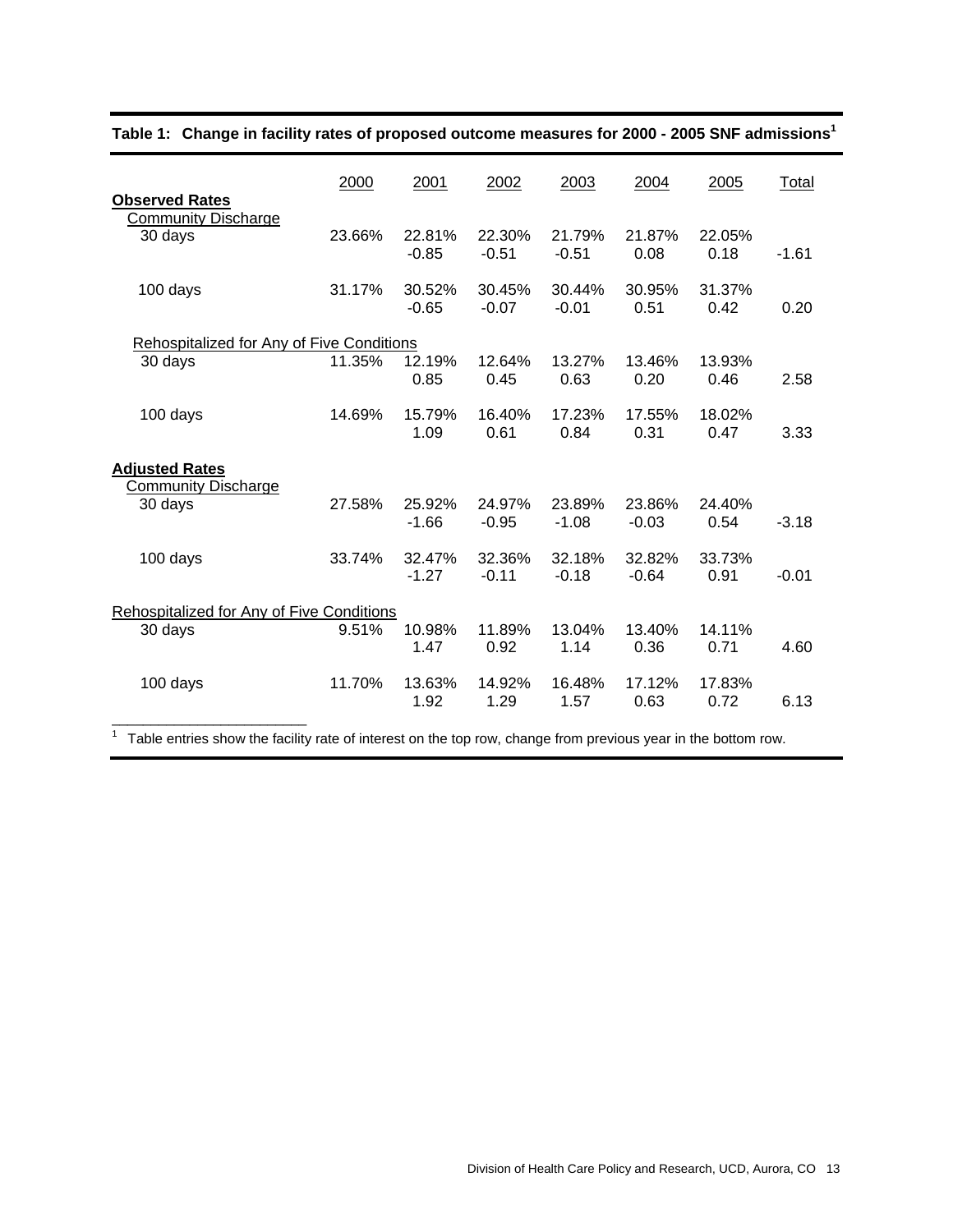#### **Table 2: Comparison of mean facility measures between 2000 and 2005**

|                                                                                                                                                                                                                                                                                                                                                                                                                                                                                                                                                                                                                                                                                                                                                                                                                | 2000 (n=12,206) <sup>1</sup><br>Mean                                                                                                                                                                                                      | (Stdev)                                                                                                                                                                                                                             | 2005 (n=13,491) <sup>2</sup><br>Mean                                                                                                                                                                                                       | (Stdev)                                                                                                                                                                                                                               |
|----------------------------------------------------------------------------------------------------------------------------------------------------------------------------------------------------------------------------------------------------------------------------------------------------------------------------------------------------------------------------------------------------------------------------------------------------------------------------------------------------------------------------------------------------------------------------------------------------------------------------------------------------------------------------------------------------------------------------------------------------------------------------------------------------------------|-------------------------------------------------------------------------------------------------------------------------------------------------------------------------------------------------------------------------------------------|-------------------------------------------------------------------------------------------------------------------------------------------------------------------------------------------------------------------------------------|--------------------------------------------------------------------------------------------------------------------------------------------------------------------------------------------------------------------------------------------|---------------------------------------------------------------------------------------------------------------------------------------------------------------------------------------------------------------------------------------|
| Case mix indicators <sup>3</sup><br>Age (years)<br>DNR orders<br>Do not hospitalize orders<br>Barthel Index $(0-90)^4$<br>Cognitive Performance Scale (0-6) <sup>5</sup><br>Bowel incontinence scale (1-4) (MDS item H1a) <sup>5</sup><br>Indwelling catheter (MDS item H3d)<br>Feeding tube (MDS item K5b)<br>Parenteral/IV feeding (MDS item K5a)<br>Pressure ulcer (MDS item M2a, any stage)<br><b>Rehabilitation RUG</b><br>Community discharge comorbidity index (-3.5 to 3.3)<br>Rehospitalization comorbidity index (-3.3 to 3.1)<br>Cardiac arrhythmia<br><b>COPD</b><br>Dementia<br>Fluid/Electrolyte disorder<br>Fracture<br>Genitourinary condition<br>Uncomplicated hypertension<br>Musculoskeletal disease<br>Nervous system disorder<br>Respiratory disease<br>Skin disorder<br>Valvular disease | 80.39<br>38.45%<br>1.85%<br>36.70<br>2.02<br>1.37<br>22.06%<br>9.40%<br>6.94%<br>23.36%<br>76.25%<br>-0.48<br>0.38<br>25.89%<br>22.53%<br>24.01%<br>29.64%<br>16.21%<br>33.20%<br>37.60%<br>27.93%<br>25.27%<br>25.53%<br>12.44%<br>7.76% | (3.3)<br>(22.9)<br>(6.1)<br>(9.5)<br>(0.7)<br>(0.7)<br>(11.3)<br>(8.7)<br>(12.6)<br>(11.4)<br>(17.2)<br>(0.1)<br>(0.1)<br>(7.5)<br>(7.7)<br>(11.2)<br>(8.8)<br>(7.4)<br>(8.3)<br>(8.7)<br>(9.6)<br>(7.8)<br>(7.6)<br>(6.3)<br>(5.0) | 79.58<br>40.76%<br>1.68%<br>36.29<br>1.92<br>1.33<br>22.77%<br>6.90%<br>11.41%<br>22.72%<br>78.39%<br>-0.49<br>0.40<br>27.83%<br>24.16%<br>24.57%<br>32.97%<br>13.84%<br>40.29%<br>43.20%<br>30.20%<br>25.93%<br>28.39%<br>13.08%<br>9.06% | (1.1)<br>(22.0)<br>(5.0)<br>(8.586)<br>(0.7)<br>(0.7)<br>(11.6)<br>(7.0)<br>(16.3)<br>(10.9)<br>(16.6)<br>(0.1)<br>(0.1)<br>(7.8)<br>(7.6)<br>(10.8)<br>(8.3)<br>(6.6)<br>(8.3)<br>(8.6)<br>(9.6)<br>(7.6)<br>(7.5)<br>(6.1)<br>(5.4) |
| LOS of qualifying hospital stay (days)                                                                                                                                                                                                                                                                                                                                                                                                                                                                                                                                                                                                                                                                                                                                                                         | 9.25                                                                                                                                                                                                                                      | (2.7)                                                                                                                                                                                                                               | 8.60                                                                                                                                                                                                                                       | (2.3)                                                                                                                                                                                                                                 |
| <b>Staffing levels</b><br>RN hours/resident-day<br>Licensed nursing hours/resident-day<br>CNA hours/resident-day                                                                                                                                                                                                                                                                                                                                                                                                                                                                                                                                                                                                                                                                                               | 0.59<br>1.75<br>2.30                                                                                                                                                                                                                      | (0.8)<br>(1.2)<br>(0.8)                                                                                                                                                                                                             | 0.44<br>1.68<br>2.47                                                                                                                                                                                                                       | (0.6)<br>(0.9)<br>(0.8)                                                                                                                                                                                                               |
| <b>Facility characteristics</b><br>Northeast<br>Midwest<br>South<br>West<br>Hospital-based<br>Freestanding<br>Urban                                                                                                                                                                                                                                                                                                                                                                                                                                                                                                                                                                                                                                                                                            | 20.73%<br>30.62%<br>32.22%<br>15.44%<br>13.34%<br>86.66%<br>71.15%                                                                                                                                                                        | $\overline{\phantom{a}}$<br>$\blacksquare$<br>$\overline{\phantom{a}}$<br>$\blacksquare$                                                                                                                                            | 18.84%<br>32.07%<br>34.48%<br>14.61%<br>7.83%<br>92.17%<br>68.43%                                                                                                                                                                          | L.<br>÷,<br>$\overline{\phantom{0}}$                                                                                                                                                                                                  |
| Rural<br>For-profit<br>Non-profit<br>Government                                                                                                                                                                                                                                                                                                                                                                                                                                                                                                                                                                                                                                                                                                                                                                | 28.85%<br>67.01%<br>28.38%<br>4.62%                                                                                                                                                                                                       | $\blacksquare$<br>$\overline{a}$                                                                                                                                                                                                    | 31.57%<br>68.38%<br>27.25%<br>4.37%                                                                                                                                                                                                        | $\overline{\phantom{0}}$<br>٠                                                                                                                                                                                                         |

<sup>1</sup> Sample for 2000 is facilities with non-missing data in 2000 for rehospitalization in 100 days and community discharge in \_30 days<br><sup>2</sup> Sample for 2005 is facilities with non-missing data in 2005 for rehospitalization in 100 days and community discharge in

30 days

 $3$  Values are interpreted as "Mean % of residents in the facility with this condition," or as "Mean average resident value in the facility for this item"

<sup>4</sup> Higher values indicate better status

 $\overline{\phantom{a}}$  , and the set of the set of the set of the set of the set of the set of the set of the set of the set of the set of the set of the set of the set of the set of the set of the set of the set of the set of the s

<sup>5</sup> Lower values indicate better status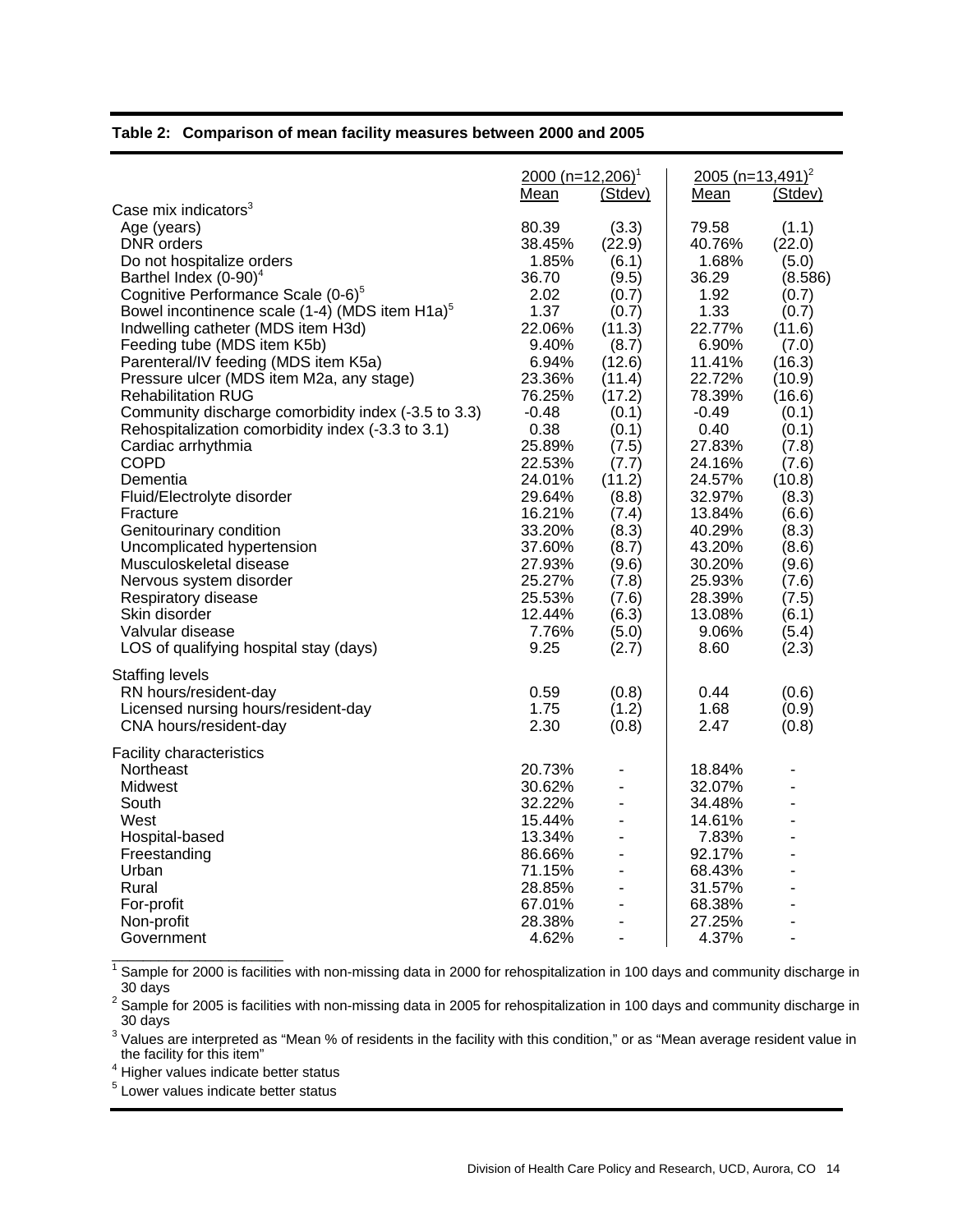|  |  |  |  | Table 3: Community discharge within 100 days regression model series |
|--|--|--|--|----------------------------------------------------------------------|
|--|--|--|--|----------------------------------------------------------------------|

| Step | Variables in model                                                                                         | Model<br>adj $R^2$ | Coefficient of<br>tested variable            | Coefficient<br>of time | Coefficient<br>of 2000 only of 2005 only | Coefficient |
|------|------------------------------------------------------------------------------------------------------------|--------------------|----------------------------------------------|------------------------|------------------------------------------|-------------|
| 1    | Time                                                                                                       | .0000              |                                              | .00203                 |                                          |             |
|      | 2 Time, presence at 2000 only<br>and 2005 only indicators                                                  | .0359              |                                              | .03191                 | .15263                                   | $-08136$    |
| 3    | Time, presence at 2000 only<br>and 2005 only indicators, case<br>mix                                       | .5951              |                                              | .00897                 | .05380                                   | $-0.03832$  |
| 4    | Step 3 and hospital LOS                                                                                    | .5957              | .00204                                       | .01053                 | .05449                                   | $-03783$    |
| 5    | Step 3 and region (Northeast,<br>Midwest, South)                                                           |                    | .6099 -.05707 NE<br>$-08192$ MW<br>$-04264S$ | .00453                 | .05234                                   | $-03800$    |
| 6    | Step 3 and hospital-based                                                                                  | .6247              | .14016                                       | .01034                 | .01266                                   | $-03936$    |
| 7    | Step 3 and ownership (for-<br>profit, government)                                                          |                    | .5962 -.01533 profit<br>$-00113$ gov         | .00860                 | .05145                                   | $-0.03872$  |
| 8    | Step 3 and urban                                                                                           | .5933              | .03144                                       | .01234                 | .05369                                   | $-0.03572$  |
| 9    | Step 3 and RN hours/resident-<br>day                                                                       | .6106              | .05655                                       | .01625                 | .00904                                   | $-0.04049$  |
|      | 10 Step 3 and licensed nursing<br>hours/resident-day                                                       | .6154              | .03895                                       | .01032                 | .00251                                   | $-04249$    |
| 11   | Step 3 and CNA<br>hours/resident-day                                                                       | .5885              | .01443                                       | .00710                 | .04224                                   | $-04232$    |
|      | 12 Step 3 and RN hours/resident-<br>day, licensed nursing<br>hours/resident-day,<br>CNA hours/resident-day | .6177              | .02258 RN<br>.02682 lic nsg<br>.00670 CNA    | .01147                 | .00085                                   | $-04215$    |
|      |                                                                                                            |                    |                                              |                        |                                          |             |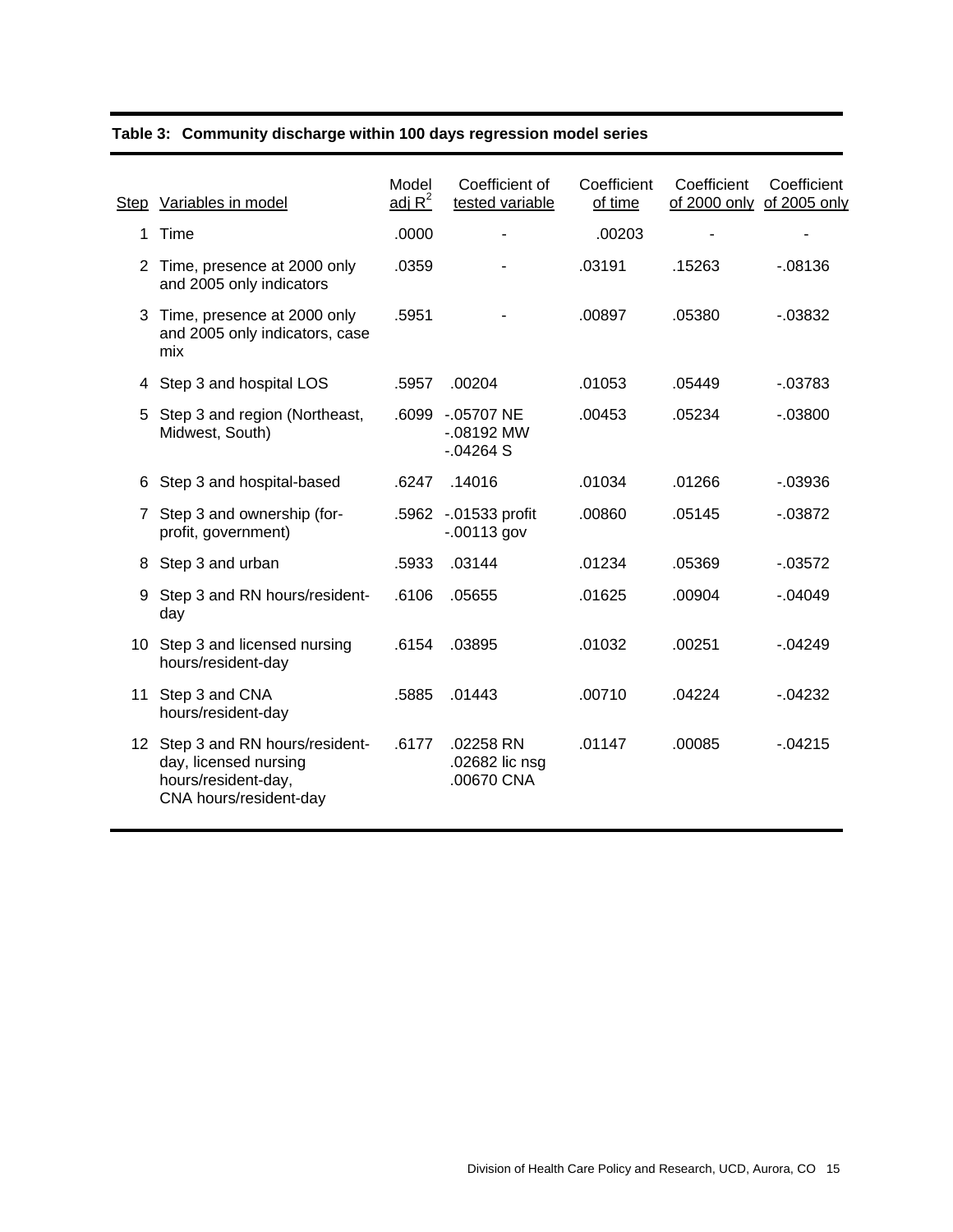| Variable                                                                                                                                                                                                                                                                                                                                                                                                                                                                                                                                                                                                            | Coefficient                                                                                                                                                                                                                           | Standardized<br>Coefficient <sup>1</sup>                                                                                                                                                                                              | p-value                                                                                                                                                                                                                        |
|---------------------------------------------------------------------------------------------------------------------------------------------------------------------------------------------------------------------------------------------------------------------------------------------------------------------------------------------------------------------------------------------------------------------------------------------------------------------------------------------------------------------------------------------------------------------------------------------------------------------|---------------------------------------------------------------------------------------------------------------------------------------------------------------------------------------------------------------------------------------|---------------------------------------------------------------------------------------------------------------------------------------------------------------------------------------------------------------------------------------|--------------------------------------------------------------------------------------------------------------------------------------------------------------------------------------------------------------------------------|
| Intercept                                                                                                                                                                                                                                                                                                                                                                                                                                                                                                                                                                                                           | 0.35594                                                                                                                                                                                                                               |                                                                                                                                                                                                                                       | < 0.0001                                                                                                                                                                                                                       |
| Time<br>2000 only indicator<br>2005 only indicator                                                                                                                                                                                                                                                                                                                                                                                                                                                                                                                                                                  | 0.01235<br>0.01261<br>$-0.03606$                                                                                                                                                                                                      |                                                                                                                                                                                                                                       | < 0.0001<br>0.0013<br>< 0.0001                                                                                                                                                                                                 |
| <b>DNR</b> orders<br>Barthel Index score $(0-90)^2$<br>Cognitive Performance Scale score $(0-6)^3$<br>Bowel incontinence scale (1-4) (MDS item $H1a$ ) <sup>3</sup><br>Indwelling catheter (MDS item H3d)<br>Feeding tube (MDS item K5b)<br>Parenteral/IV feedings (MDS item K5a)<br><b>Rehabilitation RUG</b><br>Community discharge comorbidity index<br>$(-3.5 \text{ to } 3.3)$<br>Cardiac arrhythmia<br><b>COPD</b><br>Dementia<br>Fracture<br>Genitourinary condition<br>Uncomplicated hypertension<br>Musculoskeletal disease<br>Skin disorder<br>Valvular disease<br>LOS of qualifying hospital stay (days) | $-0.11378$<br>0.00127<br>$-0.04651$<br>$-0.05042$<br>0.04671<br>$-0.03837$<br>0.07836<br>0.15242<br>0.09959<br>0.06041<br>$-0.05750$<br>$-0.21549$<br>0.11616<br>$-0.11997$<br>0.08837<br>0.17378<br>$-0.07622$<br>0.15037<br>0.00218 | $-0.12520$<br>0.05600<br>$-0.16351$<br>$-0.16567$<br>0.02628<br>$-0.01482$<br>0.05691<br>0.12670<br>0.06029<br>0.02292<br>$-0.02171$<br>$-0.11663$<br>0.04046<br>$-0.05340$<br>0.03938<br>0.08274<br>$-0.02323$<br>0.03897<br>0.02679 | < 0.0001<br>< 0.0001<br>< 0.0001<br>< 0.0001<br>< 0.0001<br>0.0081<br>< 0.0001<br>< 0.0001<br>< 0.0001<br>< 0.0001<br>< 0.0001<br>< 0.0001<br>< 0.0001<br>< 0.0001<br>< 0.0001<br>< 0.0001<br>< 0.0001<br>< 0.0001<br>< 0.0001 |
| Northeast<br>Midwest<br>South<br>Hospital-based<br>For-profit<br>Government<br>Urban                                                                                                                                                                                                                                                                                                                                                                                                                                                                                                                                | $-0.05336$<br>$-0.07449$<br>$-0.03941$<br>0.14356<br>0.00707<br>$-0.00935$<br>0.03036                                                                                                                                                 |                                                                                                                                                                                                                                       | < 0.0001<br>< 0.0001<br>< 0.0001<br>< 0.0001<br>0.0003<br>0.0174<br>< 0.0001                                                                                                                                                   |

#### **Table 4A: Community discharge within 100 days final regression model without staffing variables**

Model adjusted  $R^2$  = 0.6430  $\overline{\phantom{a}}$  , and the set of the set of the set of the set of the set of the set of the set of the set of the set of the set of the set of the set of the set of the set of the set of the set of the set of the set of the s

<sup>1</sup> Coefficient of the standardized (mean=0, variance=1) variable  $2\frac{2}{3}$  Higher values indicate better atatue.

 $2$  Higher values indicate better status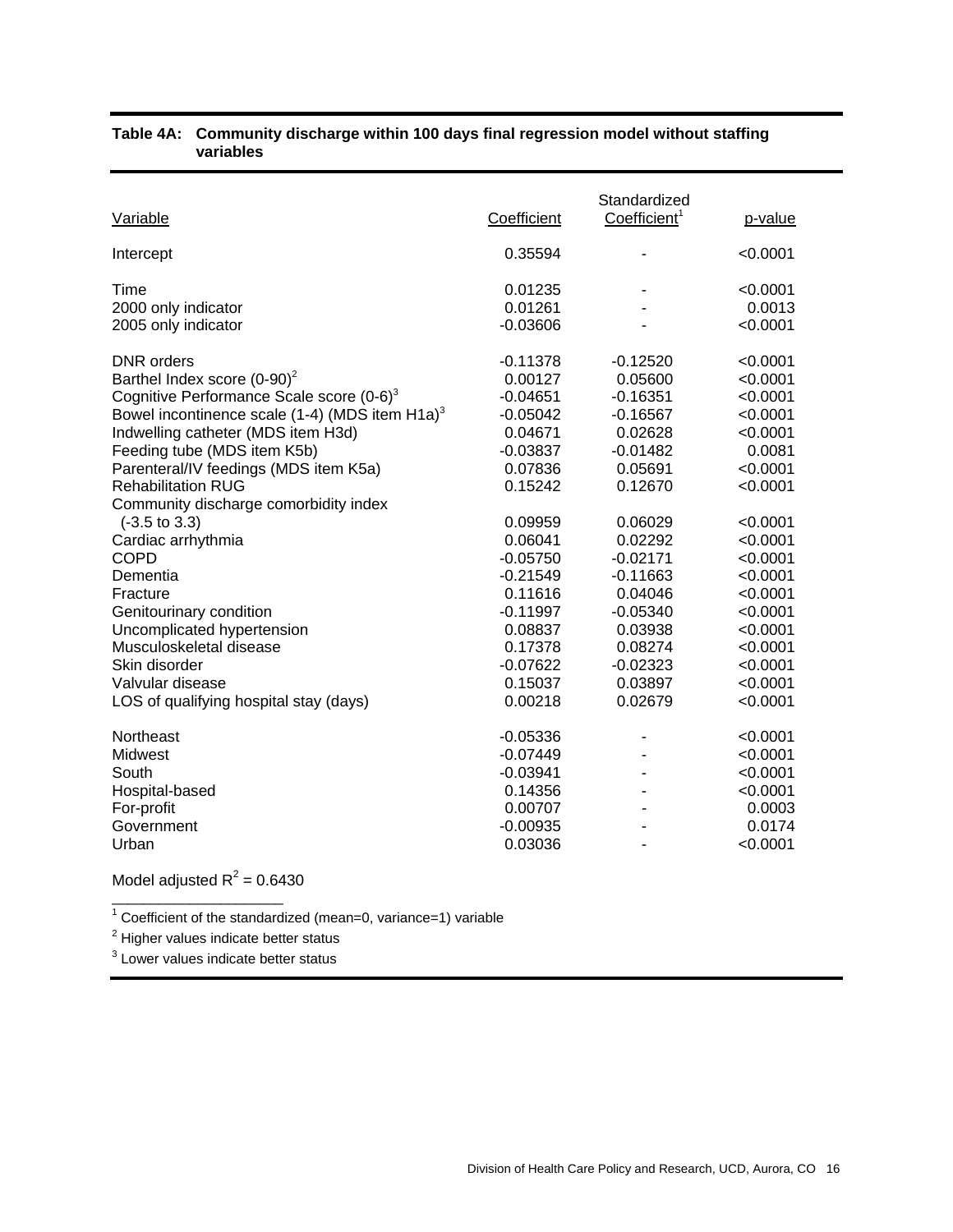| Variable                                                                                                                                                                                                                                                                                                                                                                                                                                                                                                                                                                                                                  | Coefficient                                                                                                                                                                                                                           | Standardized<br>Coefficient <sup>1</sup>                                                                                                                                                                                          | p-value                                                                                                                                                                                                                          |
|---------------------------------------------------------------------------------------------------------------------------------------------------------------------------------------------------------------------------------------------------------------------------------------------------------------------------------------------------------------------------------------------------------------------------------------------------------------------------------------------------------------------------------------------------------------------------------------------------------------------------|---------------------------------------------------------------------------------------------------------------------------------------------------------------------------------------------------------------------------------------|-----------------------------------------------------------------------------------------------------------------------------------------------------------------------------------------------------------------------------------|----------------------------------------------------------------------------------------------------------------------------------------------------------------------------------------------------------------------------------|
| Intercept                                                                                                                                                                                                                                                                                                                                                                                                                                                                                                                                                                                                                 | 0.32575                                                                                                                                                                                                                               |                                                                                                                                                                                                                                   | < 0.0001                                                                                                                                                                                                                         |
| Time<br>2000 only indicator<br>2005 only indicator                                                                                                                                                                                                                                                                                                                                                                                                                                                                                                                                                                        | 0.01117<br>$-0.00547$<br>$-0.03950$                                                                                                                                                                                                   |                                                                                                                                                                                                                                   | < 0.0001<br>0.2157<br>< 0.0001                                                                                                                                                                                                   |
| <b>DNR</b> orders<br>Barthel Index score $(0-90)^2$<br>Cognitive Performance Scale score (0-6) <sup>3</sup><br>Bowel incontinence scale (1-4) (MDS item H1a) <sup>3</sup><br>Indwelling catheter (MDS item H3d)<br>Feeding tube (MDS item K5b)<br>Parenteral/IV feedings (MDS item K5a)<br><b>Rehabilitation RUG</b><br>Community discharge comorbidity index<br>$(-3.5 \text{ to } 3.3)$<br>Cardiac arrhythmia<br><b>COPD</b><br>Dementia<br>Fracture<br>Genitourinary condition<br>Uncomplicated hypertension<br>Musculoskeletal disease<br>Skin disorder<br>Valvular disease<br>LOS of qualifying hospital stay (days) | $-0.10348$<br>0.00089<br>$-0.04306$<br>$-0.05286$<br>0.02982<br>$-0.04752$<br>0.06759<br>0.14012<br>0.08571<br>0.05381<br>$-0.06565$<br>$-0.21623$<br>0.14418<br>$-0.10895$<br>0.09733<br>0.15574<br>$-0.07266$<br>0.14054<br>0.00198 | -0.11576<br>0.03961<br>$-0.15353$<br>$-0.17684$<br>0.01696<br>$-0.01874$<br>0.05037<br>0.11883<br>0.05271<br>0.02089<br>$-0.02529$<br>$-0.11903$<br>0.05083<br>-0.04912<br>0.04411<br>0.07496<br>$-0.02262$<br>0.03735<br>0.02475 | < 0.0001<br>< 0.0001<br>< 0.0001<br>< 0.0001<br>< 0.0001<br>0.0015<br>< 0.0001<br>< 0.0001<br>< 0.0001<br>< 0.0001<br>< 0.0001<br>< 0.0001<br>< 0.0001<br>$<$ 0.0001<br>< 0.0001<br>< 0.0001<br>< 0.0001<br>< 0.0001<br>< 0.0001 |
| Northeast<br>Midwest<br>South<br>Hospital-based<br>For-profit<br>Government<br>Urban<br>Licensed nursing hours/resident-day<br>CNA hours/resident-day                                                                                                                                                                                                                                                                                                                                                                                                                                                                     | $-0.05403$<br>$-0.07379$<br>$-0.04382$<br>0.09219<br>0.01111<br>$-0.00697$<br>0.02528<br>0.02499<br>0.00382                                                                                                                           | $\blacksquare$<br>$\blacksquare$<br>0.13402<br>0.01560                                                                                                                                                                            | < 0.0001<br>< 0.0001<br>< 0.0001<br>< 0.0001<br>< 0.0001<br>0.0914<br>< 0.0001<br>< 0.0001<br>0.0002                                                                                                                             |

#### **Table 4B: Community discharge within 100 days final regression model with staffing variables**

Model adjusted  $R^2$  = 0.6404 \_\_\_\_\_\_\_\_\_\_\_\_\_\_\_\_\_\_\_\_\_\_\_

<sup>1</sup> Coefficient of the standardized (mean=0, variance=1) variable  $2$  Uigher values indicate better atatue.

<sup>2</sup> Higher values indicate better status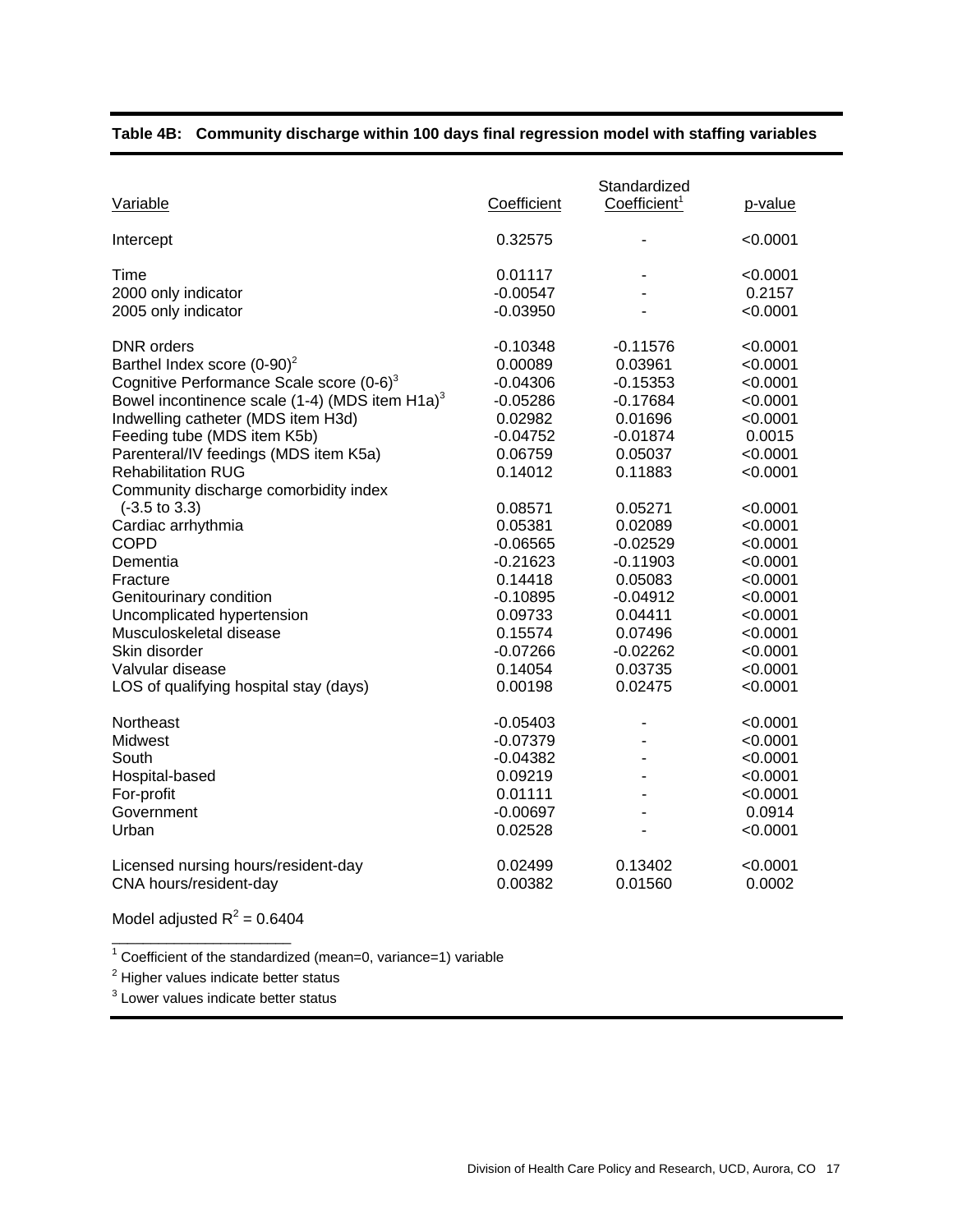|  |  | Table 5: Rehospitalization within 100 days regression model series |  |  |  |  |  |  |
|--|--|--------------------------------------------------------------------|--|--|--|--|--|--|
|--|--|--------------------------------------------------------------------|--|--|--|--|--|--|

| Step Variables in model                                                                                | Model<br>adj $R^2$ | Coefficient of<br>tested variable                | Coefficient<br>of time | Coefficient<br>of 2000 only of 2005 only | Coefficient |
|--------------------------------------------------------------------------------------------------------|--------------------|--------------------------------------------------|------------------------|------------------------------------------|-------------|
| 1 Time                                                                                                 | .0413              |                                                  | .03326                 |                                          |             |
| 2 Time, presence at 2000 only and<br>2005 only indicators                                              | .0532              |                                                  | .03068                 | $-04201$                                 | $-0.00851$  |
| 3 Time, presence at 2000 only and<br>2005 only indicators, case mix                                    | .4983              |                                                  | .02136                 | $-02704$                                 | $-0.00328$  |
| 4 Step 3 and hospital LOS                                                                              | .4983              | $-.00020$                                        | .02122                 | $-02711$                                 | $-0.00333$  |
| 5 Step 3 and region (Northeast,<br>Midwest, South)                                                     | .5072              | .02655 NE<br>.02176 MW<br>.01739 S               | .02218                 | $-02598$                                 | $-00287$    |
| 6 Step 3 and hospital-based                                                                            | .5286              | $-0.05587$                                       | .02088                 | $-0.09999$                               | $-0.00317$  |
| 7 Step 3 and ownership (for-profit,<br>government)                                                     | .5132              | .02093 profit<br>$-01160$ gov                    | .02228                 | $-02297$                                 | $-0.00267$  |
| 8 Step 3 and urban                                                                                     | .4983              | $-00165$                                         | .02128                 | $-02704$                                 | $-.00340$   |
| 9 Step 3 and RN hours/resident-day                                                                     | .5109              | $-0.01823$                                       | .01980                 | $-0.01255$                               | $-0.00427$  |
| 10 Step 3 and licensed nursing<br>hours/resident-day                                                   | .5121              | $-0.01189$                                       | .02169                 | $-0.01109$                               | $-00365$    |
| 11 Step 3 and CNA hours/resident-day                                                                   | .4960              | $-0.00369$                                       | .02225                 | $-02377$                                 | $-0.00358$  |
| 12 Step 3 and RN hours/resident-day,<br>licensed nursing hours/resident-day,<br>CNA hours/resident-day | .5138              | $-.00906$ RN<br>$-00725$ lic nsg<br>$-00129$ CNA | .02105                 | $-0.01029$                               | $-0.00387$  |
|                                                                                                        |                    |                                                  |                        |                                          |             |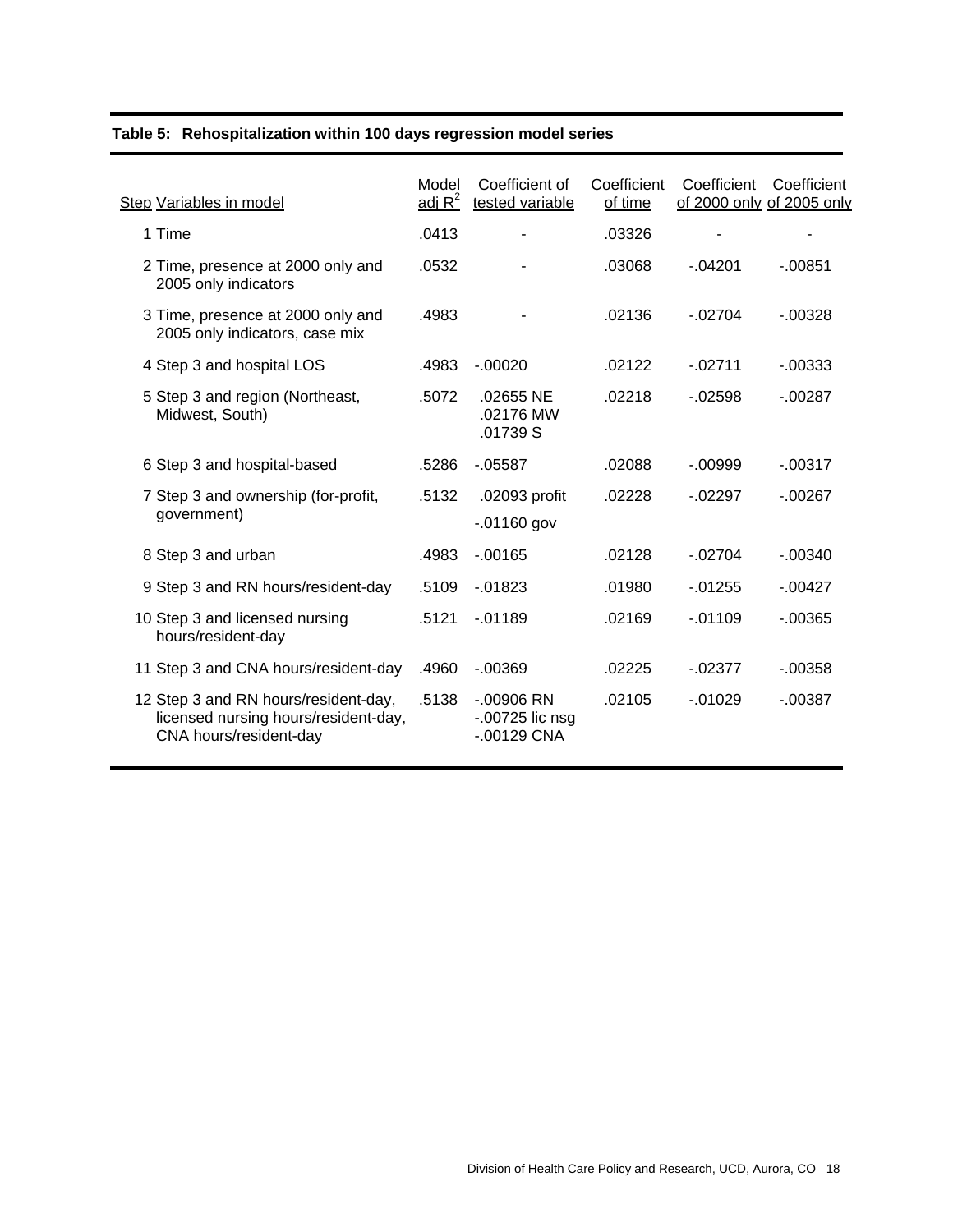| Variable                                                                                                                                                                                                                                                                                                                                                                                                                                                                                                                                                                               | Coefficient                                                                                                                                                                                                                | Standardized<br>Coefficient <sup>1</sup>                                                                                                                                                                                   | p-value                                                                                                                                                                                                        |
|----------------------------------------------------------------------------------------------------------------------------------------------------------------------------------------------------------------------------------------------------------------------------------------------------------------------------------------------------------------------------------------------------------------------------------------------------------------------------------------------------------------------------------------------------------------------------------------|----------------------------------------------------------------------------------------------------------------------------------------------------------------------------------------------------------------------------|----------------------------------------------------------------------------------------------------------------------------------------------------------------------------------------------------------------------------|----------------------------------------------------------------------------------------------------------------------------------------------------------------------------------------------------------------|
| Intercept                                                                                                                                                                                                                                                                                                                                                                                                                                                                                                                                                                              | 0.02955                                                                                                                                                                                                                    |                                                                                                                                                                                                                            | 0.0121                                                                                                                                                                                                         |
| Time<br>2000 only indicator<br>2005 only indicator                                                                                                                                                                                                                                                                                                                                                                                                                                                                                                                                     | 0.02207<br>$-0.00934$<br>$-0.00254$                                                                                                                                                                                        |                                                                                                                                                                                                                            | < 0.0001<br>< 0.0001<br>0.0428                                                                                                                                                                                 |
| Age (years)<br><b>DNR</b> orders<br>Do not hospitalize orders<br>Barthel Index $(0-90)^2$<br>Cognitive Performance Scale $(0-6)^3$<br>Bowel incontinence scale (1-4) (MDS item $H1a$ ) <sup>3</sup><br>Feeding tube (MDS item K5b)<br>Pressure ulcer (MDS item M2a, any stage)<br><b>Rehabilitation RUG</b><br>Rehospitalization case mix index (-3.3 to 3.1)<br><b>COPD</b><br>Fluid/Electrolyte disorder<br>Fracture<br>Genitourinary condition<br>Musculoskeletal disease<br>Nervous system disorder<br>Skin disorder<br>Valvular disease<br>LOS of qualifying hospital stay (days) | 0.00031<br>$-0.03458$<br>$-0.02503$<br>$-0.00113$<br>$-0.00247$<br>0.01416<br>0.17463<br>0.04936<br>0.02897<br>0.16595<br>0.02471<br>0.07270<br>$-0.10326$<br>0.03593<br>$-0.04184$<br>$-0.04726$<br>0.06382<br>$-0.05868$ | 0.01435<br>$-0.09487$<br>$-0.01675$<br>$-0.12414$<br>$-0.02163$<br>0.11601<br>0.16795<br>0.06714<br>0.06007<br>0.16640<br>0.02327<br>0.07748<br>$-0.08967$<br>0.03988<br>$-0.04967$<br>$-0.04489$<br>0.04856<br>$-0.03794$ | 0.0114<br>< 0.0001<br>0.0001<br>< 0.0001<br>0.0034<br>< 0.0001<br>< 0.0001<br>< 0.0001<br>< 0.0001<br>< 0.0001<br>< 0.0001<br>< 0.0001<br>< 0.0001<br>< 0.0001<br>< 0.0001<br>< 0.0001<br>< 0.0001<br>< 0.0001 |
| Northeast<br>Midwest<br>South<br>Hospital-based<br>For-profit<br>Government<br>Urban                                                                                                                                                                                                                                                                                                                                                                                                                                                                                                   | 0.02671<br>0.02191<br>0.01819<br>$-0.04579$<br>0.01423<br>$-0.00673$<br>$-0.00243$                                                                                                                                         |                                                                                                                                                                                                                            | < 0.0001<br>< 0.0001<br>< 0.0001<br>< 0.0001<br>< 0.0001<br>0.0002<br>0.004                                                                                                                                    |

#### **Table 6A: Rehospitalization within 100 days final regression model without staffing variables**

Model adjusted  $R^2$  = 0.5419  $\overline{\phantom{a}}$  , and the set of the set of the set of the set of the set of the set of the set of the set of the set of the set of the set of the set of the set of the set of the set of the set of the set of the set of the s

<sup>1</sup> Coefficient of the standardized (mean=0, variance=1) variable  $2\overline{)}$  Ligher values indicate better atatue.

 $2$  Higher values indicate better status